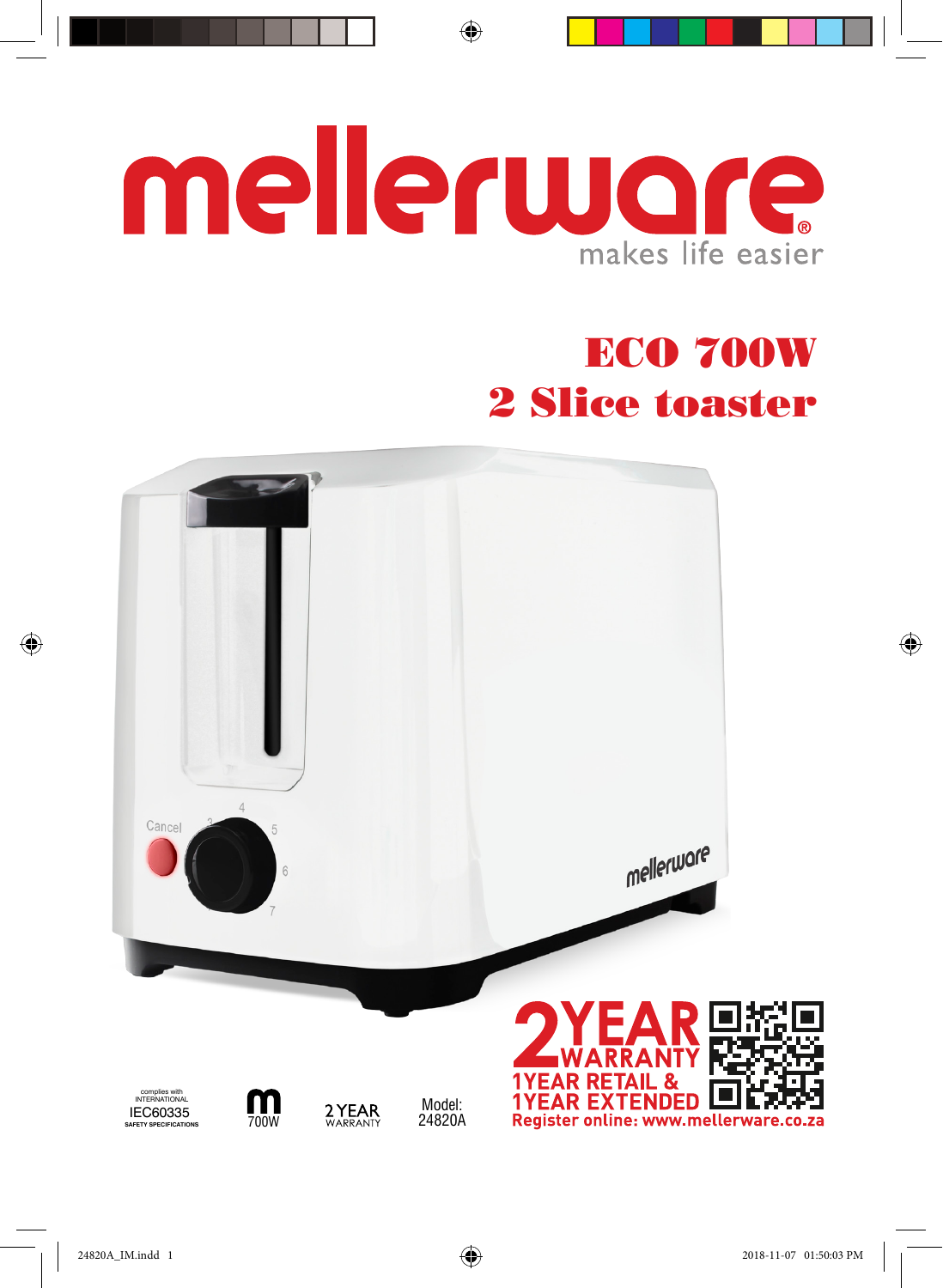#### **Dear customer,**

Thank you for choosing to purchase a Mellerware brand product. Thanks to its technology, design and operation and the fact that it exceeds the strictest quality standards, a fully satisfactory use and long product life can be assured.



#### **1. Parts description**

- 1. Bread rack lever
- 2. Cancel/stop button
- 3. Variable browning control
- 4. Removable crumb tray

#### **2. Safety advice and warnings!**

Read these instructions carefully before switching on the appliance and keep them for future reference. Failure to follow and observe these instructions could lead to an accident. Clean all the parts of the product that will be in contact with food, as indicated in the cleaning section, before use.

#### **2.1. Use or working environment:**

2.1.1. Keep the working area clean and well lit. Cluttered and dark areas invite accidents.

2.1.2. Use the appliance in a well ventilated area.

2.1.3. Do not place the appliance on hot surfaces, such as cooking plates, gas burners, ovens or similar items. 2.1.4. Keep children and bystanders away when using this appliance.

2.1.5. Place the appliance on a horizontal, flat, stable surface suitable for withstanding high temperatures and away from other heat sources and contact with water.

2.1.6. Keep the appliance away from flammable mate-

rial such as textiles, curtains, cardboard or paper, etc. 2.1.7. Do not place flammable material near the appliance.

2.1.8. Do not use the appliance in association with a programmer, timer or other device that automatically switches it on.

2.1.9. Do not use the appliance if the cable or plug is damaged.

2.1.10. Ensure that the voltage indicated on the rating label matches the mains power supply voltage before plugging in the

appliance.

2.2.11. Connect the appliance to the mains power supply with an earth socket withstanding a minimum of 10 amperes.

2.1.12. The appliance's plug must fit into the mains power supply socket properly. Do not alter the plug. 2.1.13. If using a multi plug check ratings carefully as the current used by several appliances could easily exceed the rating of the multi plug.

2.1.14. If any of the appliance casings breaks, immediately disconnect the appliance from the mains power supply to prevent the possibility of an electric shock. 2.1.15. Do not use the appliance if it has fallen on the floor or if there are visible signs of damage.

2.1.16. Do not force the power cord. Never use the power cord to lift up, carry or unplug the appliance. 2.1.17. Do not wrap the power cord around the appliance.

2.1.18. Do not clip or crease the power cord.

2.1.19. Do not allow the power cord to hang or to come into contact with the hot surfaces of the appliance.

2.1.20. Check the state of the power cord. Damaged or tangled cables increase the risk of electric shock.

2.1.21. The appliance is not suitable for outdoor use. 2.1.22. Power cord should be regularly examined for signs of damage, and if the cord is damaged, the appliance must not be used.

2.1.23. Do not touch the plug with wet hands.

#### **2.2. Personal safety:**

2.2.1. CAUTION: Do not leave the appliance unattended during use as there is a risk of an accident.

2.2.2. Do not touch the heated parts of the appliance, as it may cause serious burns.

2.2.3. This appliance is only for domestic use, not for industrial or professional use. It is not intended to be used by guests in hospitality environments such as bed and breakfast, hotels, motels, and other types of residential environments, even in farm houses, areas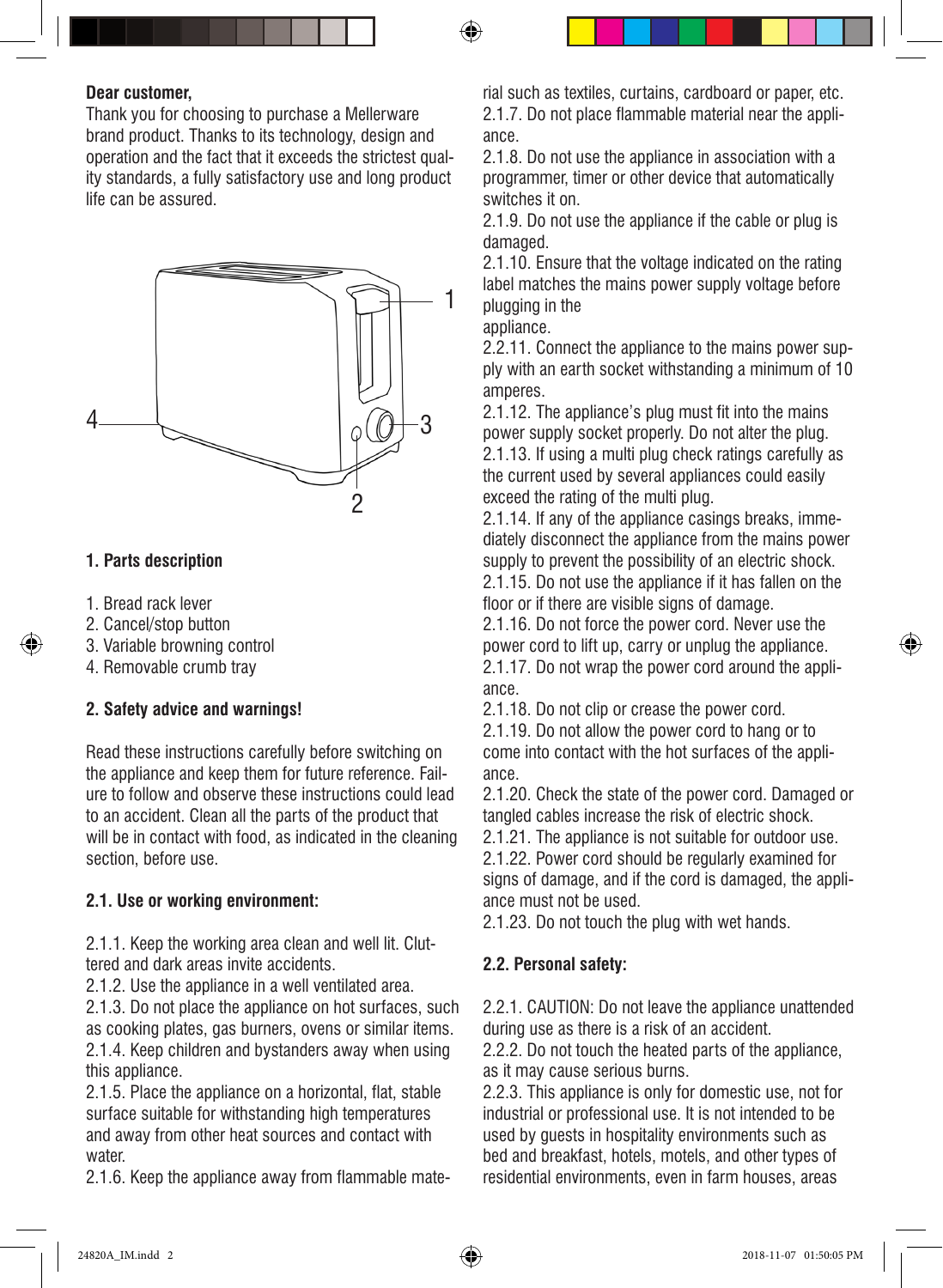of the kitchen staff in shops, offices and other work environments.

2.2.4. This appliance is not intended for use by persons (including children) with reduced physical, sensory or mental capabilities, or lack of experience and knowledge, unless they have been given supervision or instruction concerning use of the appliance by a person responsible for their safety.

2.2.5. This appliance is not a toy. Children should be supervised to ensure that they do not play with the appliance.

#### **2.3. Use and care:**

2.3.1. Fully unroll the appliance's power cable before each use.

2.3.2. Do not use the appliance if the parts or accessories are not properly fitted.

2.3.3. Do not use the appliance when empty.

2.3.4. Do not turn the appliance over while it is in use or connected to the mains power supply.

2.3.5. Do not cover the cooking surface or food with aluminium foil and other similar materials.

2.3.6. Unplug the appliance from the mains power supply when not

in use and before undertaking any cleaning task. 2.3.7. This appliance should be stored out of reach of children.

2.3.8. Do not store the appliance if it is still hot.

2.3.9. Never leave the appliance unattended when in use and keep out of the reach of children.

2.3.10. If, for some reason, the appliance were to catch fire, disconnect the appliance from the mains power supply and DO NOT USE WATER TO PUT THE FIRE OUT.

#### **2.4. Service:**

2.4.1. Make sure that the appliance is serviced only by suitably qualified technician, and that only original spare parts or accessories are used to replace existing parts/accessories.

2.4.2. If the power cord is damaged, the manufacturer or its service agent or a similarly qualified person must replace it in order to avoid a hazard.

2.4.3. Any misuse or failure to follow the instructions for use renders the guarantee and the manufacturer's liability null and void.

#### **3. Instructions for use**

**3.1. Before use:**

3.1.1. Remove the appliance's protective film(if applicable).

3.1.2. Before using the product for the first time, clean the parts that will come into contact with food in the manner described in the cleaning section.

#### **3.2. Use and care**:

3.2.1. Unroll the power cord completely before plugging it in.

3.2.2. Place your appliance on a flat, dry, stable surface.

3.2.3. Connect the appliance to the mains power supply.

3.2.4. Adjust the browning control knob to your desired setting.

3.2.5. Place bread into the bread slots.

3.2.6. Press down the bread rack lever. It will remain down until the bread has been toasted.

3.2.7. If you wish to stop the toasting process, press the cancel button. This automatically ejects the toast and will stop the heating elements from working.

3.2.8. If the bread gets stuck in the appliance, unplug the appliance from the mains power supply, wait for the appliance to cool down and remove the bread. Never use metal utensils to remove the bread.

#### **3.3 Once you have finished using the appliance:**

3.3.1. Allow appliance to cool down.

3.3.2. Unplug the appliance from the mains power supply.

3.3.3. Clean the appliance as described in the cleaning section.

#### **4. Cleaning**

4.1. Disconnect the appliance from the mains power supply and allow it to cool completely before undertaking any cleaning task.

4.2. Clean the removable crumb tray with a damp cloth and dry.

4.3. Clean the outer parts of the appliance with a damp cloth with a few drops of washing-up liquid and then dry. CAUTION! Do not immerse electrical parts of the appliance in any liquid.

4.4. Do not use solvents, or products with an acid or base pH such as bleach, or abrasive products, for cleaning the appliance.

4.5. Never submerge the appliance in water or any other liquid or place it under running water.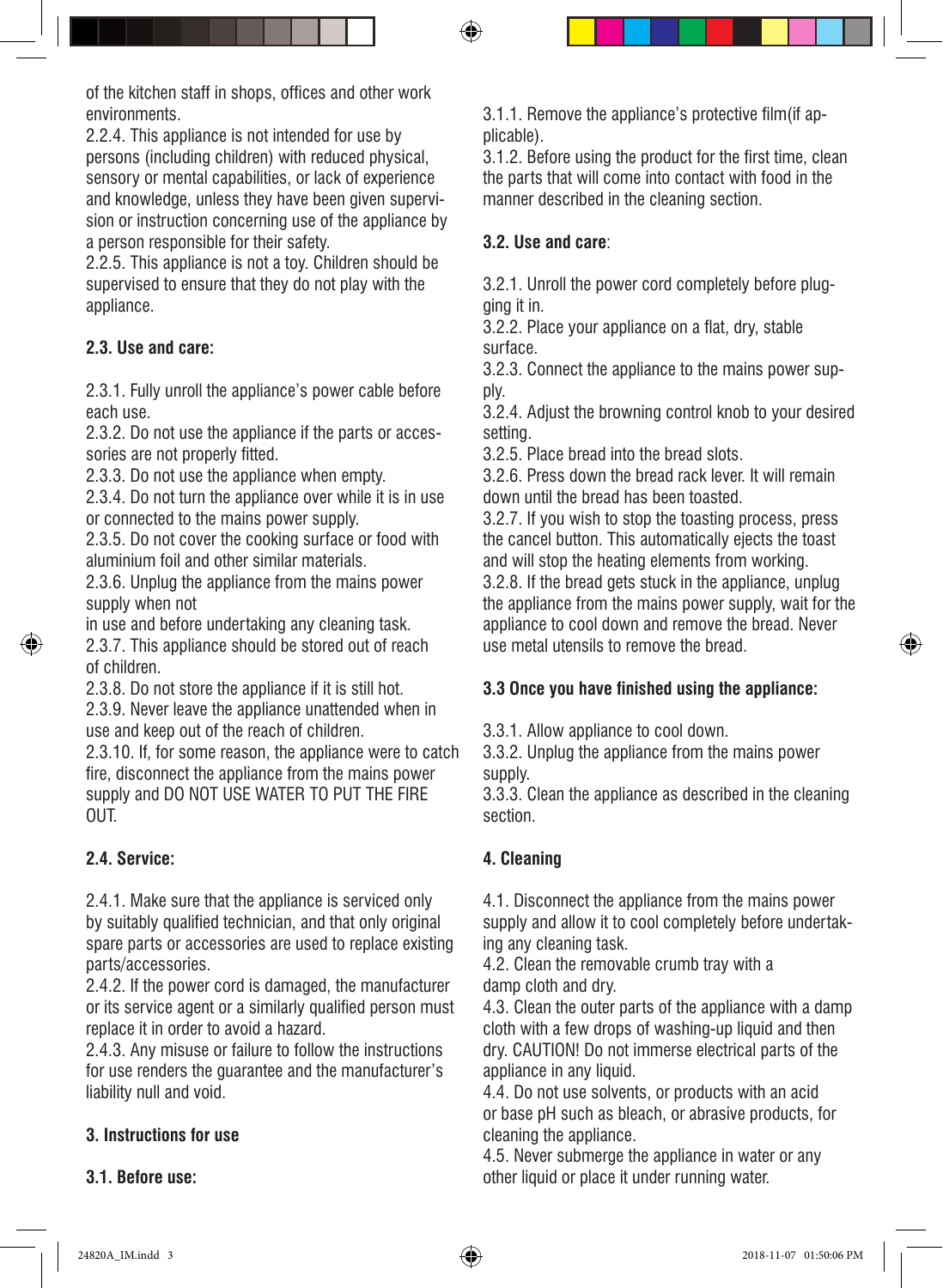#### **5. Anomalies and repair**

5.1. Take the appliance to an authorised support centre if product is damaged or other problems arise. 5.2. If the connection to the mains has been damaged, it must be replaced and you should proceed as you would in the case of damage.

◈

⊕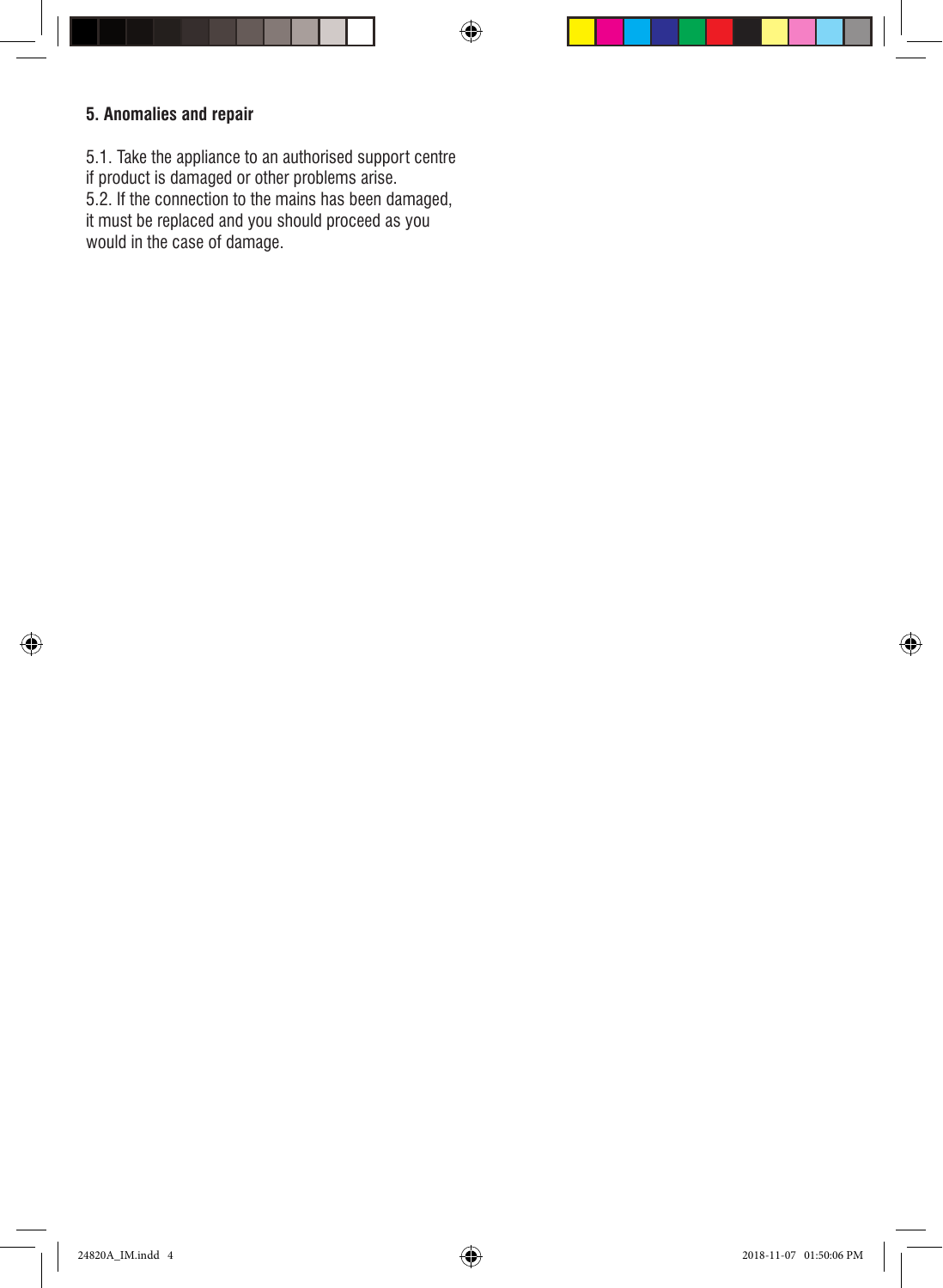#### **Geagte Klient,**

Baie dankie vir U keuse om `n Mellerware handelsmerk produk te koop. Danksy die tegnologie, ontwerp en werking en die feit dat dit voldoen aan die strengste gehalte standaarde, is U verseker van `n volle bevredigende gebruik en lang produklewe.



#### **1. Parte Beskrywing**

- 1. Broodrakhefboom
- 2. Kanselleer / stop-knoppie
- 3. Veranderlike bruin beheer
- 4. Verwyderbare krummblad

#### **2. Safety advice and warnings!**

Lees instruksies deeglik en bewaar. Versuim om hierdie instruksies te volg en op te let kan lei tot 'n ongeluk. Maak al die dele van die produk wat met voedsel in aanraking kom skoon, soos aangedui in die skoonmaakafdeling, voor gebruik.

#### **2.1. Gebruik en werksomgewing:**

2.1.1 Hou die werk oppervlak skoon en helder verlig. Ongelukke gebeur in donker areas

2.1.2. Gebruik die produk in n goed geventileerde area 2.1.3 Moenie die toestel naby `n warm gas of elektriese brander of qn warm oond plaas nie.

2.1.4.Streng toesig is nodig as die toestel naby of deur kinders gebruik word

2.1.5.Plaas toestel op `n stabiele area en weg van water

2.1.6`n Brand mag ontstaan as die rooster bedek is of aan vlambare material raak, insluitende gordyne as dit in werking is

2.1.7 .

2.1.8.Die toestel is nie geskik om op aan `n tydsbeheer toestel te Koppel nie

⊕

2.1.9.Moenie die toestel gebruik as die koord of prop beskadig is.

2.1.10.Maak seker die spanning soos aangedui op die gradering etiket kom ooreen met die hoofspanning 2.2.11.prop in elektriese uitlaat

 2.1.12.die toestel prop moet in die hoof prop pas en Moenie die prop verander

2.1.13 Indien `n multi prop gebruik word maak seker die toestel se strome oorskry nie die gradering van die multi prop

2.1.14 Moenie die toestel gebruik as die prop of koord beskadig isnie of enige sigbare skade aan die omhulsel is nie

2.1.15.Moenie die toestel gebruik as dit op die vloer geval het en daar is sigbare skade.

2.1.16 Moenie die koord gebruik om die toestel te dra, op te tel of van diemuurprop te ontkoppel nie

2.1.17.Die koord mag nooit om die toestel gedraai word nie.

2.1.18.moenie die koord plooi nie

2.1.19. Die koord Moenie oor die kant van die tafel of toonbank hang of aan warm oppervlaktes raak nie. 2.1.20.Maak seker die koord is nie beskadig of ver-

strengel nie. 2.1.21 Die toestel moet nie buite gebruik word nie 2.1.22.Moenie die prop met nat hande hanteer nie

#### **2.2. Persoonlike veiligheid:**

2.2.1. **LET WEL**: Moenie die toestel sonder toesig laat nie

2.2.2. Moenie warm oppervlaktes aanraak nie gebruik handvatsels of knoppe want dit kan lei tot ernstige brandwonde

2.2.3. Die toestel is nie geskik vir gebruik deur vermindered fisiese verstandelike vermoens of gebrek aan ervaring of kennis tensy hulle opleiding gehad het. 2.2.4.Die toestel is nie geskik vir industriele gebruik soos kantore,hotelle motelle en gastehuise 2.2.5. Die toestel is nie `n speelding and kinders moet

altyd toesig he om te verhoed dat hulle met die toestel speel

#### **2.3. Gebruik en sorg:**

2.3.1. Die kabel moet ten volle afgewikkel word voor gebruik

2.3.2. Die toestel moet nie gebruik word as die parte of bykomstighede nie behoorlik pas

2. 3. 3 Die toestel moet nooit leeg gebruik word nie.

♠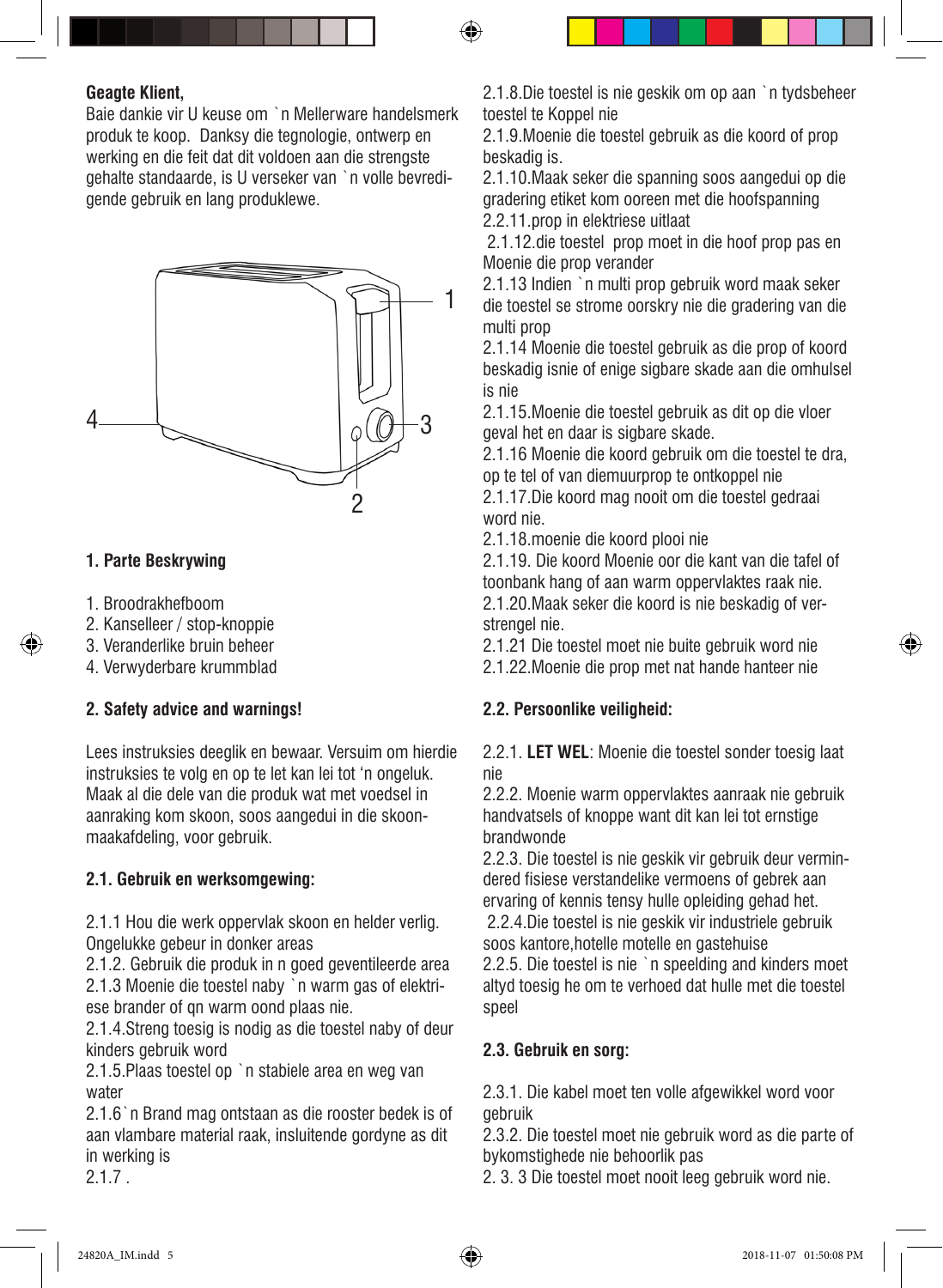2. 3. 4. Die Toestel moet nooit gedraai word terwyl dit in werking is of in die muurprop gekoppel is

2. 3. 5. Die kook oppervlakte moet nooit toegemaak word me foelie of soortgelyke materiaal.

2. 3. 6. Ontkoppel die toestel van die hooftoevoer as dit nie in gebruik is nie en laat dit heeltemal afkoel voordat dit skoongemaak word. As dele afgehaal word of toegevoeg word,moet die toestel nie in werking wees nie.

2. 3. 7.Die toestel moet buite bereik van kinders gestoor word

2. 3. 8.Die toestel moet heeltemal afkoel voor dit gestoor word

2. 3. 9 Die toestel moet altyd onder toesig wees wanneer in gebruik en moet buite bereik van kinders gehou word.

2. 3. 10 As die toestel aan die brand slaan ontkoppel van die muursok en gooi n kombuis vadoek oor MOET NOOIT WATER GEBRUIK!!!

#### **2.4. Diens:**

2.4.1.Die toestel moet deur `n gekwalifiseerde tegnikus gediens word

2.4.2 As die koord beskadig word moet dit deur die diensagent of `n gekwalifiseerde person vervang word om brandgevaar te verhoed

2.4.3.Enige misbruik en mislukking om instruksies te volg lewer die waarborg nul en leemte

#### **3. Instructions for use 3.1. Voor gebruik:**

3.1.1. Verwyder alle verpakkings materiaal

3.1.2. Voor die toestel vir die eerste keer gebruik word maak alle parte skoon wat met kos in aanraking kom soos voorgeskryf in skoonmaak artikel

#### **3.2. Gebruik:**

Die toestel is slegs vir huishoudelike gebruik 3.2.1. Die kabel moet ten volle afgewikkel word voor gebruik

3.2.2. Plaas die toestel op n plat, droe, stabiele oppervlakte.

3.2.3. Koppel die toestel aan die muursok

3.2.4. Verstel die broodkleur selector na gewenste kleur.

3.2.5. Plaas brood in gleuwe

3.2.6. Druk die rooster beheer hefboom af tot dit in plek onder sluit.

3.2.7 Druk die kanselleer knoppie en die brood sal

automaties opspring

3.2.8 As die brood vassit in die rooster ontkoppel van muurprop, wag vir rooster om aftekoel en verwyder brood. Moet nooit `n metaal voorwerp gebruik nie.

#### **3.3 Na gebruik:**

3.3.1. Laat die toestel afkoel.

3.3.2. ontkoppel van muursok.

3.3.3. Maak die toestel skoon soos voorgeskryf in skoonmaak artikel.

#### . **4.Sorg en skoonmaak**

4.1. Ontkoppel van muurprop en laat toe om heeltemal aftekoel.

4.2. Maak die krummelbak met a sagte klam lap skoon 4.3. Maak die buitekant van die toestel met n klam lap skoon en moet glad nie in water gedruk word nie 4.4. Moenie oplosmiddels,suur,bleikmiddels of skuur produkte gebruik om toestel skoon te maak nie. 4.5. Moet nooit toestel onder lopende water was nie

#### **5. Anomalies and herstel**

5.1. Neem die toestel na gemagtigde tegniese sentrum as toestel beskadig is of probleme ontstaan. 5.2 As koneksie na die muurprop beskadig is moet die toestel vervang word volgens waarborg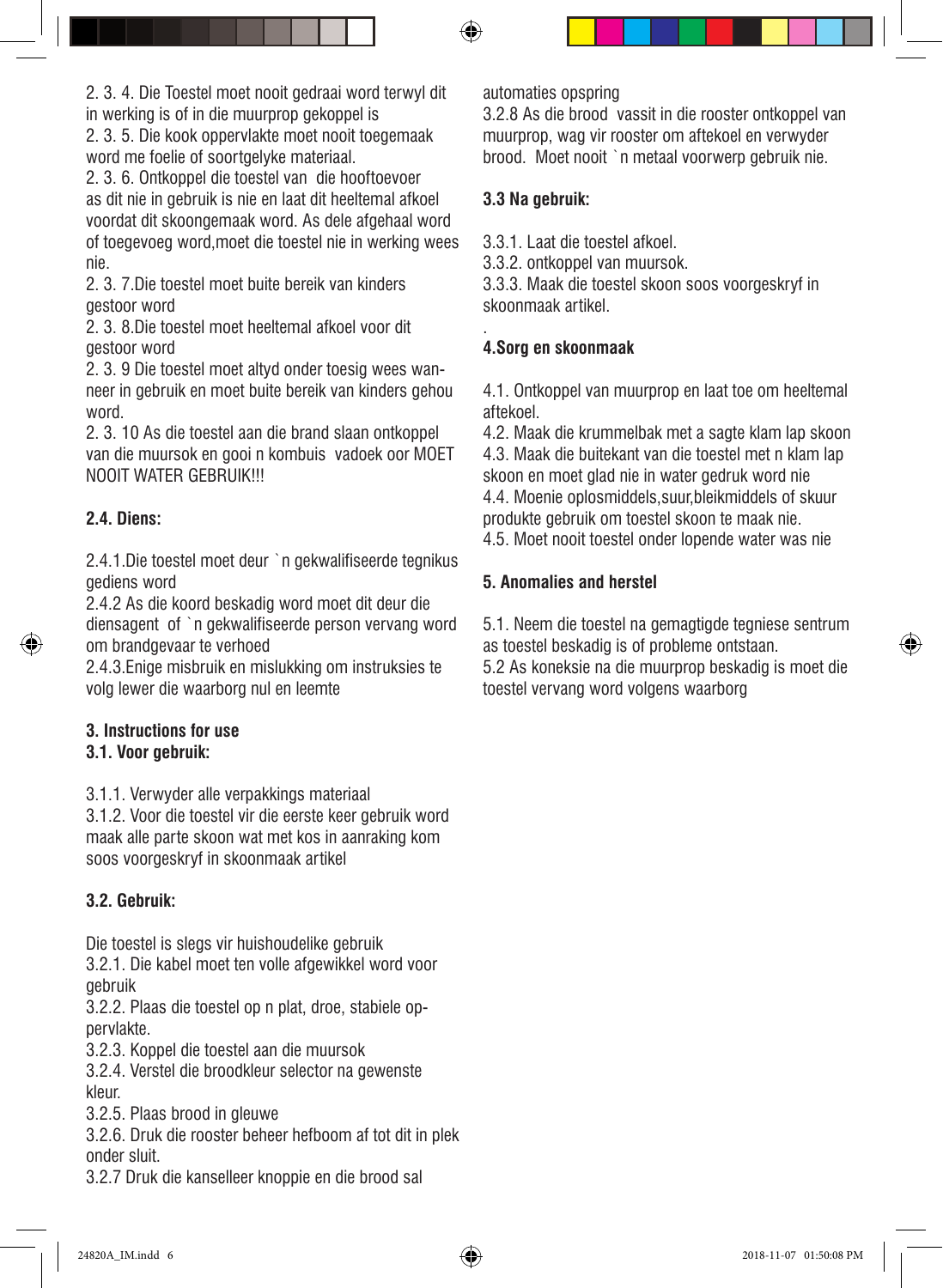#### **Estimado cliente,**

Gracias por elegir comprar un producto de la marca Mellerware. Gracias a su tecnología, diseño y funcionamiento, y al hecho de que supera los más estrictos estándares de calidad, puede garantizarse un uso totalmente satisfactorio y una larga vida del producto.



#### **1. Descripción de piezas**

- 1. Palanca del estante del pan
- 2. Botón Cancelar / detener
- 3. Control de dorado variable
- 4. Bandeja para migas extraíble

#### **2. Consejos y advertencias de seguridad!**

Lea atentamente estas instrucciones antes de encender el aparato y guárdelas para futuras consultas. El incumplimiento de estas instrucciones podría dar lugar a un accidente. Limpie todas las partes del producto que estarán en contacto con los alimentos, como se indica en la sección de limpieza, antes de usarlas.

#### **2.1. Uso o ambiente de trabajo:**

2.1.1. Mantenga el área de trabajo limpia y bien iluminada. Las áreas desordenadas y oscuras invitan a accidentes.

2.1.2. Utilice el aparato en un lugar bien ventilado.

2.1.3. No coloque el aparato sobre superficies calientes, tales como placas de cocción, quemadores de gas, hornos o artículos similares.

2.1.4. Mantenga alejados a los niños y transeúntes cuando utilice este aparato.

2.1.5. Coloque el aparato sobre una superficie horizontal, plana y estable, adecuada para soportar altas temperaturas y lejos de otras fuentes de calor y en contacto con el agua.

2.1.6. Mantenga el aparato alejado de materiales inflamables tales como textiles, cortinas, cartón o papel, etc.

2.1.7. No coloque material inflamable cerca del aparato.

2.1.8. No utilice el aparato en combinación con un programador, temporizador u otro dispositivo que lo encienda automáticamente.

2.1.9. No utilice el aparato si el cable o el enchufe están dañados.

2.1.10. Asegúrese de que la tensión indicada en la etiqueta de características coincide con la tensión de red antes de enchufar el aparato.

2.2.11. Conecte el aparato a la red de alimentación con una toma de tierra soportando un mínimo de 10 amperios.

2.1.12. El enchufe del aparato debe encajar correctamente en la toma de corriente. No altere el enchufe. 2.1.13. Si se utiliza un multi enchufe comprobar las calificaciones con cuidado como la corriente utilizada por varios aparatos podría fácilmente exceder la clasificación de la multi-enchufe.

2.1.14. Si se rompe alguna de las cubiertas del aparato, desconecte inmediatamente el aparato de la red eléctrica para evitar la posibilidad de una descarga eléctrica.

2.1.15. No utilice el aparato si ha caído en el suelo o si hay signos visibles de daños.

2.1.16. No fuerce el cable de alimentación. Nunca utilice el cable de alimentación para levantar, transportar o desenchufar el aparato.

2.1.17. No envuelva el cable de alimentación alrededor del aparato.

2.1.18. No sujete ni doble el cable de alimentación.

2.1.19. No permita que el cable de alimentación cuelgue o entre en contacto con las superficies calientes del aparato.

2.1.20. Compruebe el estado del cable de alimentación. Los cables dañados o enredados aumentan el riesgo de descarga eléctrica.

2.1.21. El aparato no es adecuado para uso en exteriores.

2.1.22. El cable de alimentación debe ser examinado regularmente para detectar signos de daño, y si el cable está dañado, el aparato no debe usarse.

2.1.23. No toque el enchufe con las manos mojadas.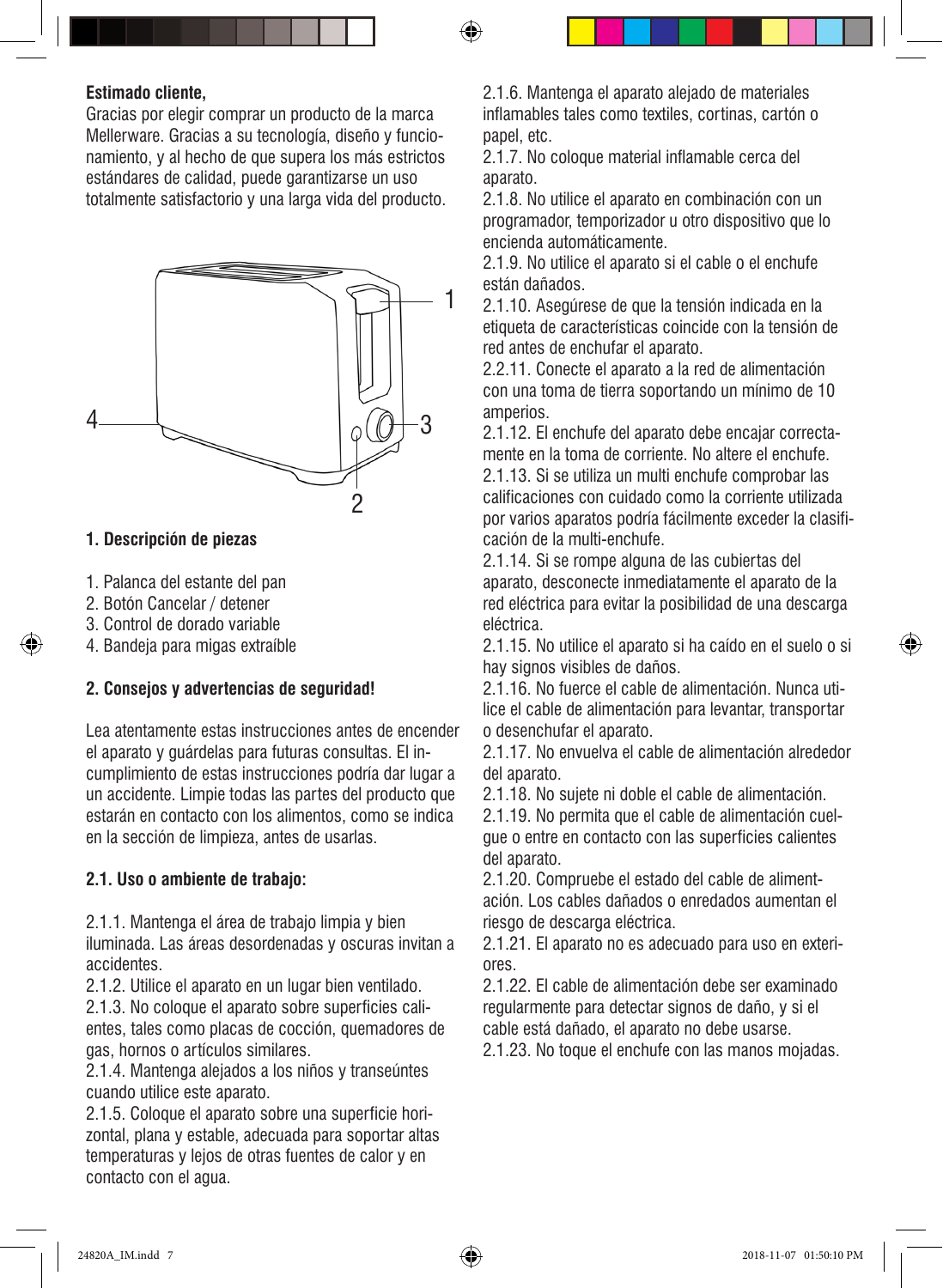#### **2.2. Seguridad personal:**

2.2.1. **PRECAUCIÓN**: No deje el aparato desatendido durante el uso, ya que existe el riesgo de un accidente. 2.2.2. No toque las partes calientes del aparato, ya que puede causar quemaduras graves.

2.2.3. Este aparato es sólo para uso doméstico, no para uso industrial o profesional. No está destinada a ser utilizada por huéspedes en ambientes de hospitalidad como bed and breakfast, hoteles, moteles y otros tipos de ambientes residenciales, incluso en casas de granja, áreas del personal de cocina en tiendas, oficinas y otros ambientes de trabajo.

2.2.4. Este aparato no está diseñado para ser usado por personas (incluyendo niños) con capacidades físicas, sensoriales o mentales reducidas, o por falta de experiencia y conocimiento, a menos que hayan recibido supervisión o instrucciones sobre el uso del aparato por parte de una persona responsable de su seguridad.

2.2.5. Este aparato no es un juguete. Los niños deben ser supervisados para asegurarse de que no juegan con el aparato.

#### **2.3. Uso y cuidado:**

2.3.1. Desenrolle completamente el cable de alimentación del aparato antes de cada uso.

2.3.2. No utilice el aparato si las piezas o accesorios no están correctamente instalados.

2.3.3. No utilice el aparato cuando esté vacío.

2.3.4. No encienda el aparato mientras esté en uso o conectado a la red eléctrica.

2.3.5. No cubra la superficie o los alimentos con papel de aluminio y otros materiales similares.

2.3.6. Desconecte el aparato de la red eléctrica cuando no esté en uso y antes de realizar cualquier tarea de limpieza.

2.3.7. Este aparato debe guardarse fuera del alcance de los niños.

2.3.8. No guarde el aparato si todavía está caliente. 2.3.9. Nunca deje el aparato desatendido cuando esté en uso y manténgalo fuera del alcance de los niños. 2.3.10. Si, por alguna razón, el aparato se incendia, desconectelo de la red eléctrica y NO USE AGUA PARA DESCONECTAR EL FUEGO.

#### **2.4. Servicio:**

2.4.1. Asegúrese de que el aparato sea reparado únicamente por un técnico cualificado y que sólo se utilicen piezas de repuesto o accesorios originales para sustituir las piezas / accesorios existentes.

2.4.2. Si el cable de alimentación está dañado, el fabricante o su agente de servicio o una persona cualificada debe reemplazarlo para evitar un peligro. 2.4.3. Cualquier mal uso o incumplimiento de las instrucciones de uso hace nula la garantía y la responsabilidad del fabricante.

#### **3. Instrucciones de uso 3.1. Antes de usar:**

3.1.1. Retire la película protectora del aparato (si corresponde).

3.1.2. Antes de utilizar el producto por primera vez, limpie las piezas que entrarán en contacto con los alimentos de la manera descrita en la sección de limpieza.

#### **3.2. Uso y cuidado:**

3.2.1. Desenrolle completamente el cable de alimentación antes de enchufarlo.

3.2.2. Coloque el aparato sobre una superficie plana, seca y estable.

3.2.3. Conecte el aparato a la red eléctrica.

3.2.4. Ajuste la perilla de control de dorado a la configuración deseada.

3.2.5. Coloque el pan en las ranuras de pan.

3.2.6. Presione hacia abajo la palanca de la rejilla de pan. Permanecerá abajo hasta que el pan haya sido tostado.

3.2.7. Si desea detener el proceso de tostado, pulse el botón Cancelar. Esto expulsa automáticamente la tostada y detiene el funcionamiento de los elementos calefactores.

3.2.8. Si el pan se queda atascado en el aparato, desenchufe el aparato de la red eléctrica, espere a que el aparato se enfríe y retire el pan. Nunca use utensilios de metal para quitar el pan.

#### **3.3 Una vez que haya terminado de utilizar el aparato:**

3.3.1. Permita que el aparato se enfríe.

3.3.2. Desconecte el aparato de la red eléctrica. 3.3.3. Limpie el aparato como se describe en la sec-

ción de limpieza.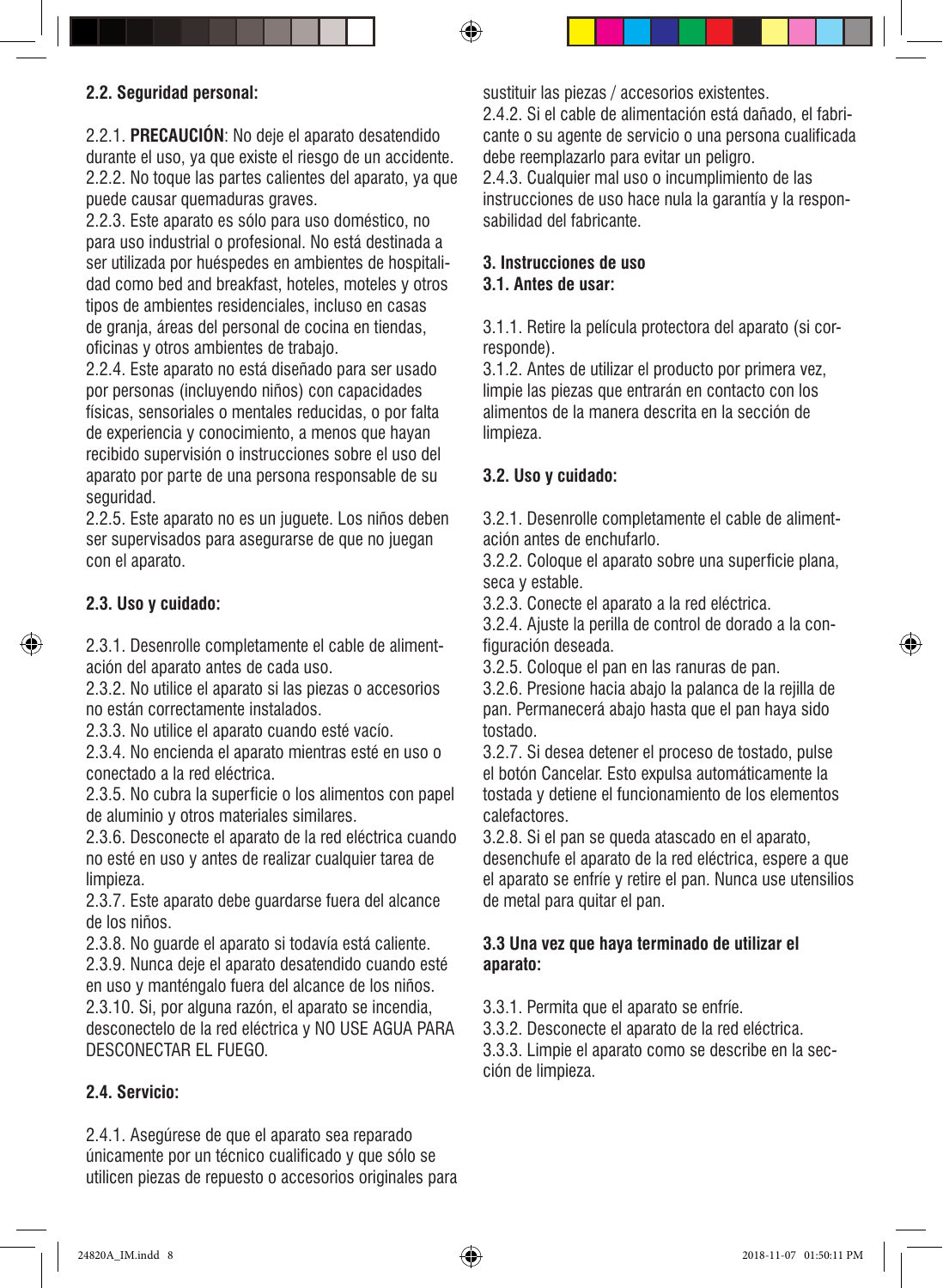#### **4. Limpieza**

4.1. Desconecte el aparato de la red eléctrica y deje que se enfríe completamente antes de realizar cualquier tarea de limpieza.

⊕

4.2. Limpie la bandeja para migas desmontable con un paño húmedo y seque.

4.3. Limpie las partes exteriores del aparato con un paño húmedo con unas gotas de detergente y luego seque. **¡PRECAUCIÓN!** No sumerja las partes eléctricas del aparato en ningún líquido.

4.4. No utilice disolventes, ni productos con un pH ácido o base, tales como lejía, o productos abrasivos, para limpiar el aparato.

4.5. Nunca sumerja el aparato en agua o cualquier otro líquido o colóquelo bajo agua corriente.

#### **5. Anomalías y reparación**

◈

5.1. Lleve el aparato a un centro de asistencia autorizado si el producto está dañado o si surgen otros problemas.

5.2. Si la conexión a la red ha sido dañada, debe ser reemplazada y debe proceder como lo haría en caso de daños.

⊕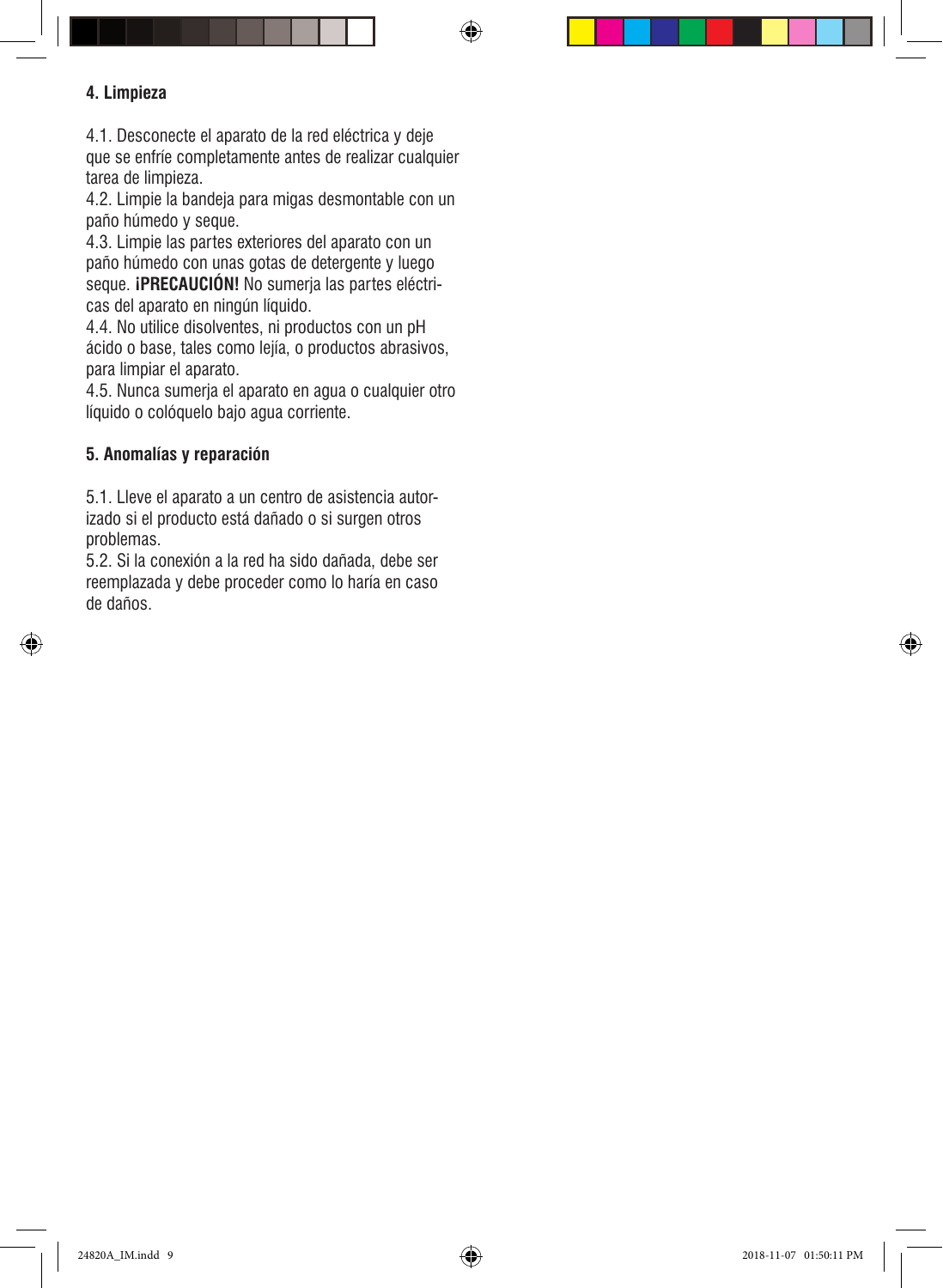#### **Cher client,**

Merci d'avoir choisi d'acheter un produit de marque Mellerware. Grâce à sa technologie, sa conception et son fonctionnement et le fait qu'elle dépasse les normes de qualité les plus strictes, une utilisation parfaitement satisfaisante et une longue durée de vie du produit peuvent être assurées.



#### **1. Description des pièces**

- 1. Levier de levier de pain
- 2. Bouton Annuler / Arrêter
- 3. Contrôle variable du brunissement
- 4. Bac à miettes amovible

#### **2. Conseils et avertissements de sécurité!**

Lisez attentivement ces instructions avant d'allumer l'appareil et conservez-les pour référence ultérieure. Le non-respect et observation de ces instructions peuvent entraîner un accident. Nettoyez toutes les parties du produit qui seront en contact avec les aliments, comme indiqué dans la section de nettoyage, avant utilisation.

#### **2.1. Environnement d'utilisation ou de travail:**

2.1.1. Gardez la zone de travail propre et bien éclairée. Les zones obsolètes et obscures invitent des accidents.

2.1.2. Utilisez l'appareil dans un endroit bien ventilé. 2.1.3. Ne placez pas l'appareil sur des surfaces chaudes, telles que des plaques de cuisson, des brûleurs à gaz, des fours ou des articles similaires. 2.1.4. Tenir à l'écart des enfants et des personnes présentes lors de l'utilisation de cet appareil.

2.1.5. Placez l'appareil sur une surface horizontale, plate et stable, apte à supporter des températures élevées et à l'écart des autres sources de chaleur et au contact de l'eau.

2.1.6. Gardez l'appareil à l'écart des matériaux inflammables tels que les textiles, les rideaux, le carton ou le papier, etc.

2.1.7. Ne placez pas de matière inflammable près de l'appareil.

2.1.8. N'utilisez pas l'appareil en association avec un programmeur, une minuterie ou un autre appareil qui l'allume automatiquement.

2.1.9. N'utilisez pas l'appareil si le câble ou la fiche est endommagé.

2.1.10. Assurez-vous que la tension indiquée sur l'étiquette d'évaluation correspond à la tension d'alimentation secteur avant de brancher l'appareil. 2.2.11. Connectez l'appareil à l'alimentation secteur avec une prise de terre résistant à un minimum de 10 ampères.

2.1.12. La fiche de l'appareil doit s'adapter correctement à la prise secteur. Ne modifiez pas la fiche. 2.1.13. Si vous utilisez une prise multiple, vérifiez bien les notes car le courant utilisé par plusieurs appareils pourrait facilement dépasser la note de la prise multiple.

2.1.14. Si l'une des enveloppes de l'appareil est est cassée, débranchez immédiatement l'appareil de l'alimentation électrique afin d'éviter tout risque de choc électrique.

2.1.15. N'utilisez pas l'appareil s'il tombe sur le sol ou s'il y a des signes visibles de dégâts.

2.1.16. Ne forcez pas le cordon d'alimentation. N'utilisez jamais le cordon d'alimentation pour soulever, transporter ou débrancher l'appareil.

2.1.17. Ne pas enrouler le cordon d'alimentation autour de l'appareil.

2.1.18. Ne pas plisser ni plier le cordon d'alimentation.

2.1.19. Ne laissez pas le cordon d'alimentation

s'accrocher ou entrer en contact avec les surfaces chaudes de l'appareil.

2.1.20. Vérifiez l'état du cordon d'alimentation. Les câbles endommagés ou enchevous augmentent le risque de choc électrique.

2.1.21. L'appareil ne convient pas pour une utilisation à extérieur.

2.1.22. Le cordon d'alimentation doit être régulièrement examiné pour détecter les signes de dommages et si le cordon est endommagé, l'appareil ne doit pas être utilisé.

2.1.23. Ne pas toucher la fiche avec les mains mouillées.

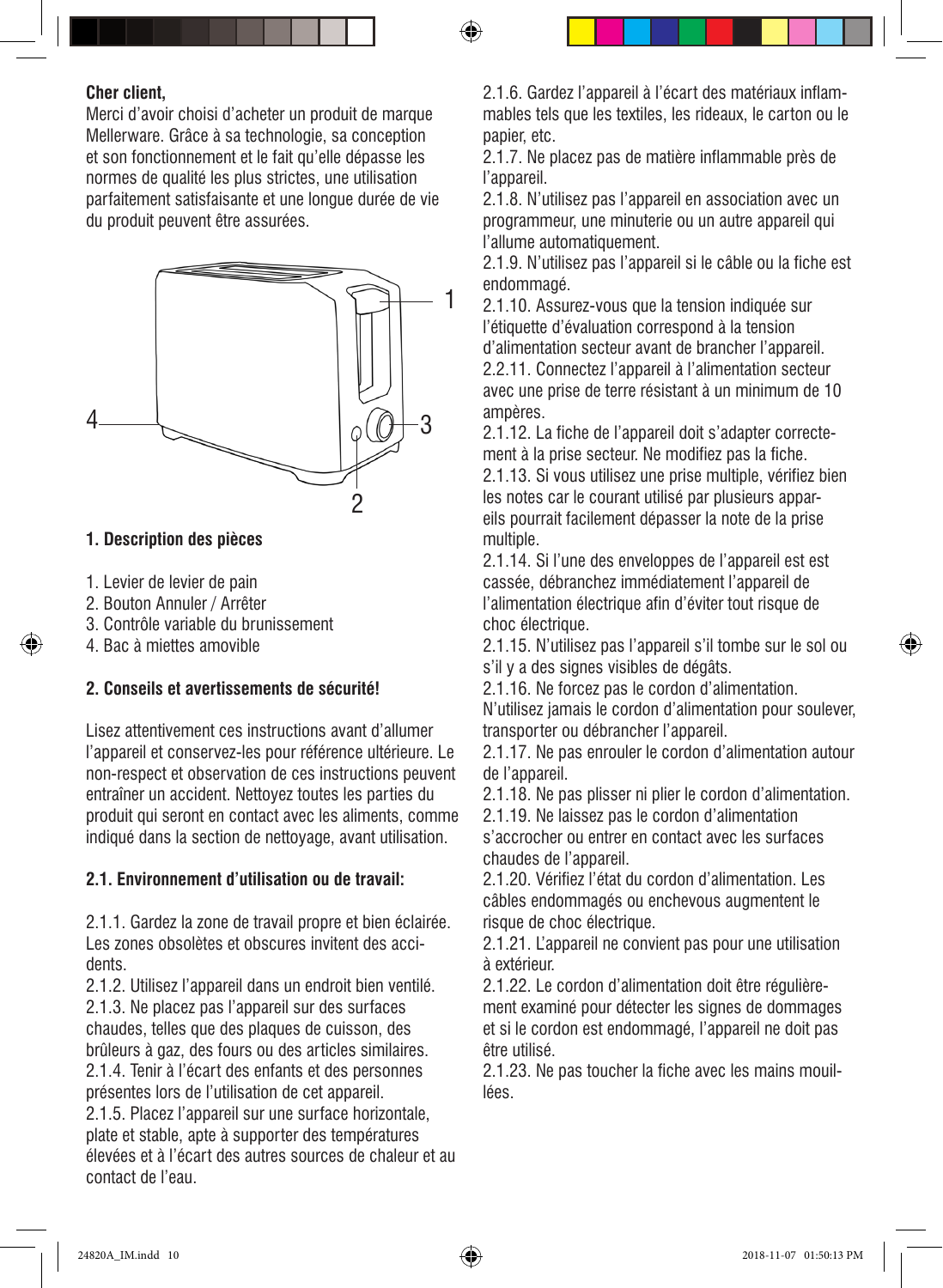#### **2.2. Sécurité personnelle:**

2.2.1. **ATTENTION**: Ne laissez pas l'appareil sans surveillance lors de l'utilisation car il y a risque d'accident. 2.2.2. Ne pas toucher les parties chauffantes de l'appareil, car cela pourrait provoquer des brûlures graves.

2.2.3. Cet appareil n'est utilisé qu'à usage domestique et non à usage industriel ou professionnel. Il n'est pas destiné à être utilisé par des invités dans des environnements d'hôtellerie tels que des chambres d'hôtes, des hôtels, des motels et d'autres types d'environnements résidentiels, même dans les maisons de ferme, les domaines du personnel de cuisine dans les magasins, les bureaux et autres environnements de travail.

2.2.4. Cet appareil n'est pas destiné à être utilisé par des personnes (y compris des enfants) avec des capacités physiques, sensorielles ou mentales réduites, ou un manque d'expérience et de connaissances, à moins d'avoir reçu une supervision ou des instructions concernant l'utilisation de l'appareil par une personne responsable de leur sécurité.

2.2.5. Cet appareil n'est pas un jouet. Les enfants devraient être surveillés pour s'assurer qu'ils ne jouent pas avec l'appareil.

#### **2.3. Utilisation et soin:**

2.3.1. Déroulez entièrement le câble d'alimentation de l'appareil avant chaque utilisation.

2.3.2. N'utilisez pas l'appareil si les pièces ou les accessoires ne sont pas correctement installés.

2.3.3. N'utilisez pas l'appareil lorsqu'il est vide.

2.3.4. Ne tournez pas l'appareil lorsqu'il est utilisé ou connecté à l'alimentation secteur.

2.3.5. Ne couvrez pas la surface de cuisson ou les aliments avec du papier d'aluminium et d'autres matériaux similaires.

2.3.6. Débranchez l'appareil de l'alimentation secteur lorsqu'il n'est pas utilisé et avant toute tâche de nettoyage.

2.3.7. Cet appareil doit être stocké hors de portée des enfants.

2.3.8. Ne rangez pas l'appareil s'il est encore chaud. 2.3.9. Ne laissez jamais l'appareil sans surveillance

lorsqu'il est utilisé et gardez-le hors de portée des enfants.

2.3.10. Si, pour une raison ou pour une autre, l'appareil devait prendre feu, débrancher l'appareil de l'alimentation secteur et NE PAS UTILISER D'EAU POUR ETEINDRE LE FEU.

#### **2.4. Entretien:**

2.4.1. Assurez-vous que l'appareil n'est entretenu que par un technicien qualifié et que seules les pièces de rechange d'origine ou les accessoires sont utilisés pour remplacer les pièces / accessoires existants. 2.4.2. Si le cordon d'alimentation est endommagé, le fabricant ou son agent d'entretien ou une personne qualifiée doit le remplacer afin d'éviter tout danger. 2.4.3. Toute utilisation abusive ou le non-respect des instructions d'utilisation rend la garantie et la responsabilité du fabricant nulle et non avenue.

#### **3. Instructions d'utilisation 3.1. Avant utilisation:**

3.1.1. Retirez le film de protection de l'appareil (le cas échéant).

3.1.2. Avant d'utiliser le produit pour la première fois, nettoyez les pièces qui entreront en contact avec les aliments de la manière décrite dans la section de nettoyage.

#### **3.2. Utilisation et soin:**

3.2.1. Déroulez complètement le cordon d'alimentation avant de le brancher.

3.2.2. Placez votre appareil sur une surface plane, sèche et stable.

3.2.3. Connectez l'appareil à l'alimentation secteur. 3.2.4. Réglez le bouton de contrôle du brunissement dans le réglage souhaité.

3.2.5. Placez le pain dans les fentes de pain. 3.2.6. Appuyer sur le levier du porte-pain. Il restera vers le bas jusqu'à ce que le pain ait été grillé.

3.2.7. Si vous souhaitez arrêter le processus de grillage, appuyez sur le bouton Annuler. Cela éjecte automatiquement le toast et empêche les éléments de chauffage de fonctionner.

3.2.8. Si le pain est coincé dans l'appareil, débranchez l'appareil de l'alimentation secteur, attendez que l'appareil refroidisse et enleve le pain. N'utilisez jamais d'ustensiles en métal pour enlever le pain.

#### **3.3 Une fois que vous avez terminé l'utilisation de l'appareil:**

3.3.1. Laisser refroidir l'appareil.

3.3.2. Débranchez l'appareil de l'alimentation secteur.

3.3.3. Nettoyez l'appareil comme décrit dans la section de nettoyage.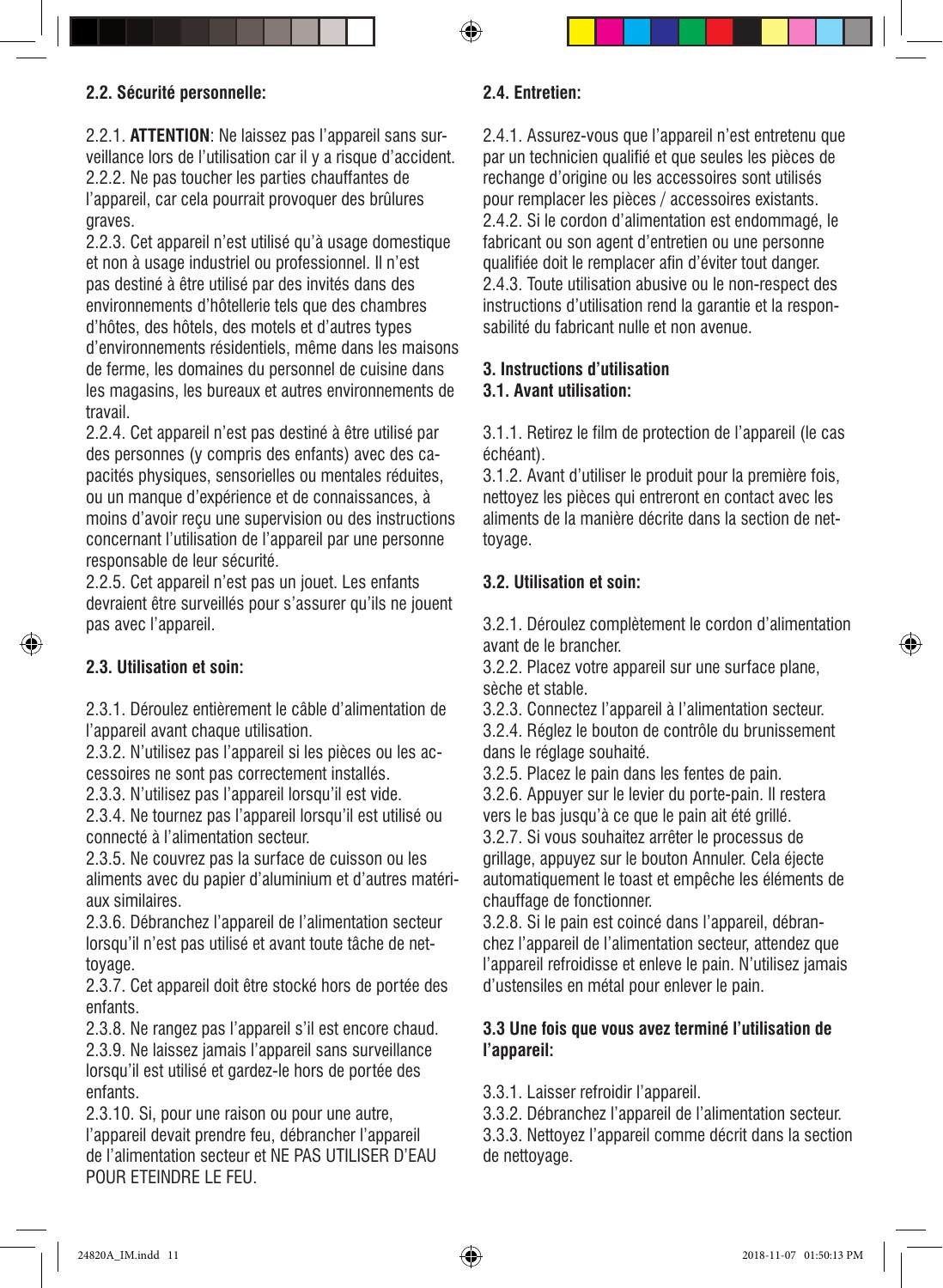#### **4. Nettoyage**

4.1. Débranchez l'appareil de l'alimentation secteur et laissez-le refroidir complètement avant d'entreprendre une tâche de nettoyage.

4.2. Nettoyez le plateau à miettes amovible avec un chiffon humide et séchez.

4.3. Nettoyez les parties extérieures de l'appareil avec un chiffon humide avec quelques gouttes de liquide vaisselle puis séchez. **MISE EN GARDE**! Ne pas immerger les pièces électriques de l'appareil dans un liquide quelconque.

4.4. N'utilisez pas de solvants ou de produits avec ou à base d'un acide pH tel que l'eau de javel ou des produits abrasifs pour nettoyer l'appareil.

4.5. Ne jamais immerger l'appareil dans de l'eau ou tout autre liquide ou le placer sous l'eau courante.

#### **5. Anomalies et réparation**

5.1.Amenez l'appareil dans un centre d'assistance autorisé si le produit est endommagé ou d'autres problèmes apparaissent.

5.2. Si la connexion au secteur a été endommagée, elle doit être remplacée et vous devez procéder comme vous le feriez en cas de dommage.



♠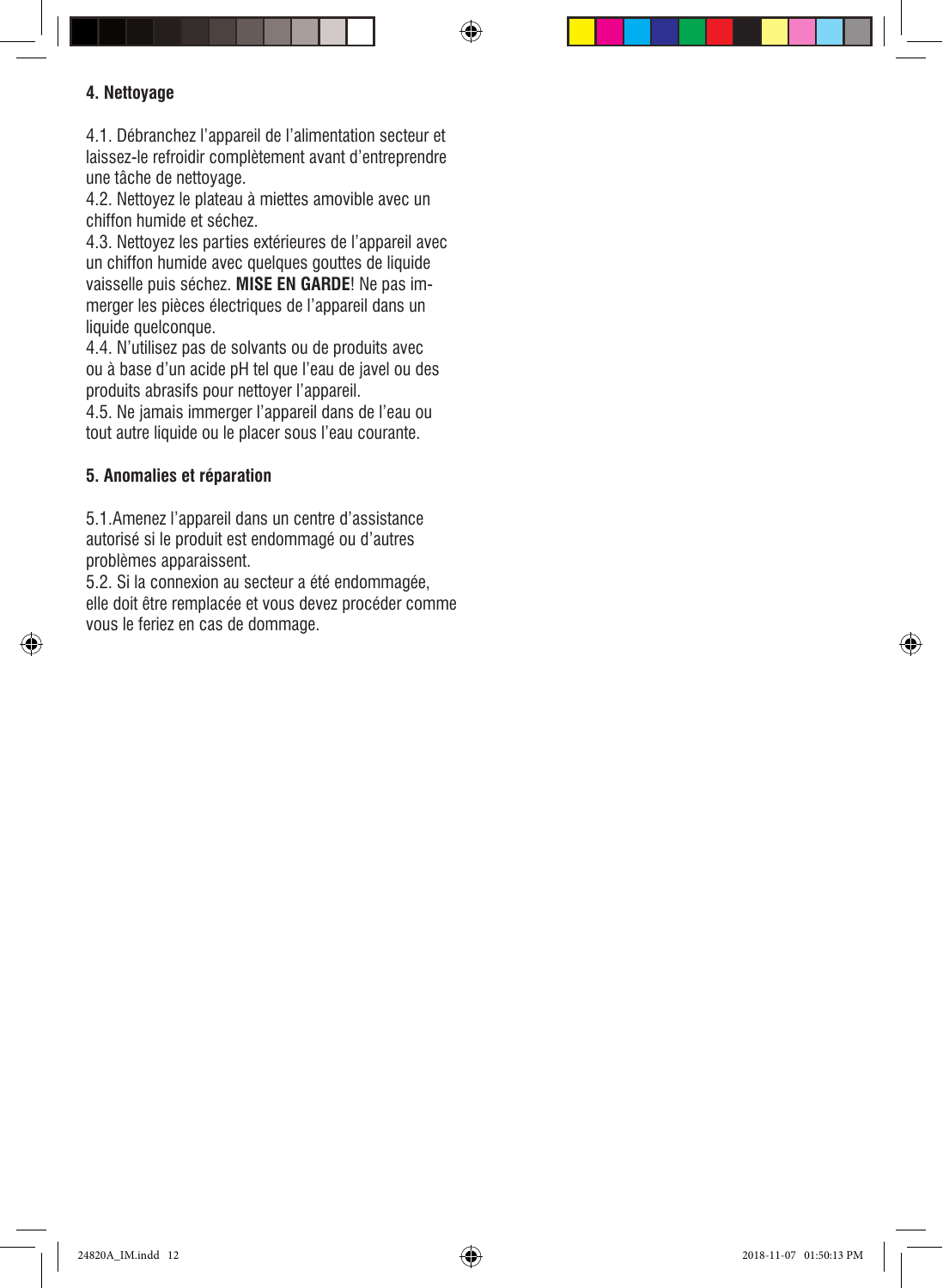#### **Estimado cliente,**

Obrigado por escolher comprar um produto da marca Mellerware. Graças à sua tecnologia, design e operação e ao facto de exceder os padrões de qualidade mais rigorosos, pode ser assegurado um uso totalmente satisfatório e uma longa vida útil do produto.



#### **1. Descrição das peças**

- 1. Alavanca da prateleira
- 2. Botão Cancelar / parar
- 3. Controle de coloração variável
- 4. Bandeja removível de migalhas

#### **2. Conselhos de segurança e avisos!**

Leia atentamente estas instruções antes de ligar o aparelho e mantê-las para futuras referências. A falha em seguir e observar estas instruções pode levar a um acidente. Limpe todas as partes do produto que estarão em contato com alimentos, conforme indicado na seção de limpeza, antes de usar.

#### **2.1. Ambiente de uso ou de trabalho:**

2.1.1. Mantenha a área de trabalho limpa e bem iluminada. As áreas desordenadas e escuras convidam acidentes.

2.1.2. Use o aparelho em uma área bem ventilada.

2.1.3. Não coloque o aparelho em superfícies quentes, como placas de cozinhar, queimadores de gás ou itens similares.

2.1.4. Mantenha crianças e espectadores afastados quando usar este aparelho.

2.1.5. Coloque o aparelho sobre uma superfície horizontal, plana e estável, adequada para suportar altas temperaturas e longe de outras fontes de calor e contato com água.

2.1.6. Mantenha o aparelho longe de material inflamáv-

el, como têxteis, cortinas, papelão ou papel, etc. 2.1.7. Não coloque material inflamável perto do aparelho.

2.1.8. Não use o aparelho em associação com um programador, temporizador ou outro dispositivo que o liga automaticamente.

2.1.9. Não use o aparelho se o cabo ou a ficha estiverem danificados.

2.1.10. Certifique-se de que a tensão indicada na etiqueta de classificação corresponda à tensão de alimentação da rede antes de conectar o aparelho. 2.2.11. Ligue o aparelho à fonte de alimentação com uma tomada de terra com um mínimo de 10 amperes. 2.1.12. A ficha do aparelho deve caber na tomada da rede elétrica corretamente. Não altere a ficha.

2.1.13. Se estiver usando uma ficha de verificação múltipla com cuidado, a corrente usada por vários aparelhos pode exceder facilmente a classificação do plugue múltiplo.

2.1.14. Se algum dos invólucros se romper, desligue imediatamente o aparelho da fonte de alimentação para evitar a possibilidade de um choque elétrico.

2.1.15. Não use o aparelho se cair no chão ou se houver sinais visíveis de danos.

2.1.16. Não force o cabo de alimentação. Nunca use o cabo de alimentação para levantar, transportar ou desconectar o aparelho.

2.1.17. Não enrole o cabo de alimentação em volta do aparelho.

2.1.18. Não prenda nem enrolar o cabo de alimentação.

2.1.19. Não permita que o cabo de alimentação fique pendurado ou entre em contato com as superfícies quentes do aparelho.

2.1.20. Verifique o estado do cabo de alimentação. Cabos danificados ou emaranhados aumentam o risco de choque elétrico.

2.1.21. O aparelho não é adequado para uso externo. 2.1.22. O cabo de alimentação deve ser inspecionado

regularmente para detectar sinais de danos e, se estiver danificado, o aparelho não deve ser usado.

2.1.23. Não toque na ficha com as mãos molhadas.

#### **2.2. Segurança pessoal:**

2.2.1. **CUIDADO**: Não deixe o aparelho sem vigilância durante a utilização, pois existe o risco de um acidente. 2.2.2. Não toque nas partes aquecidas do aparelho,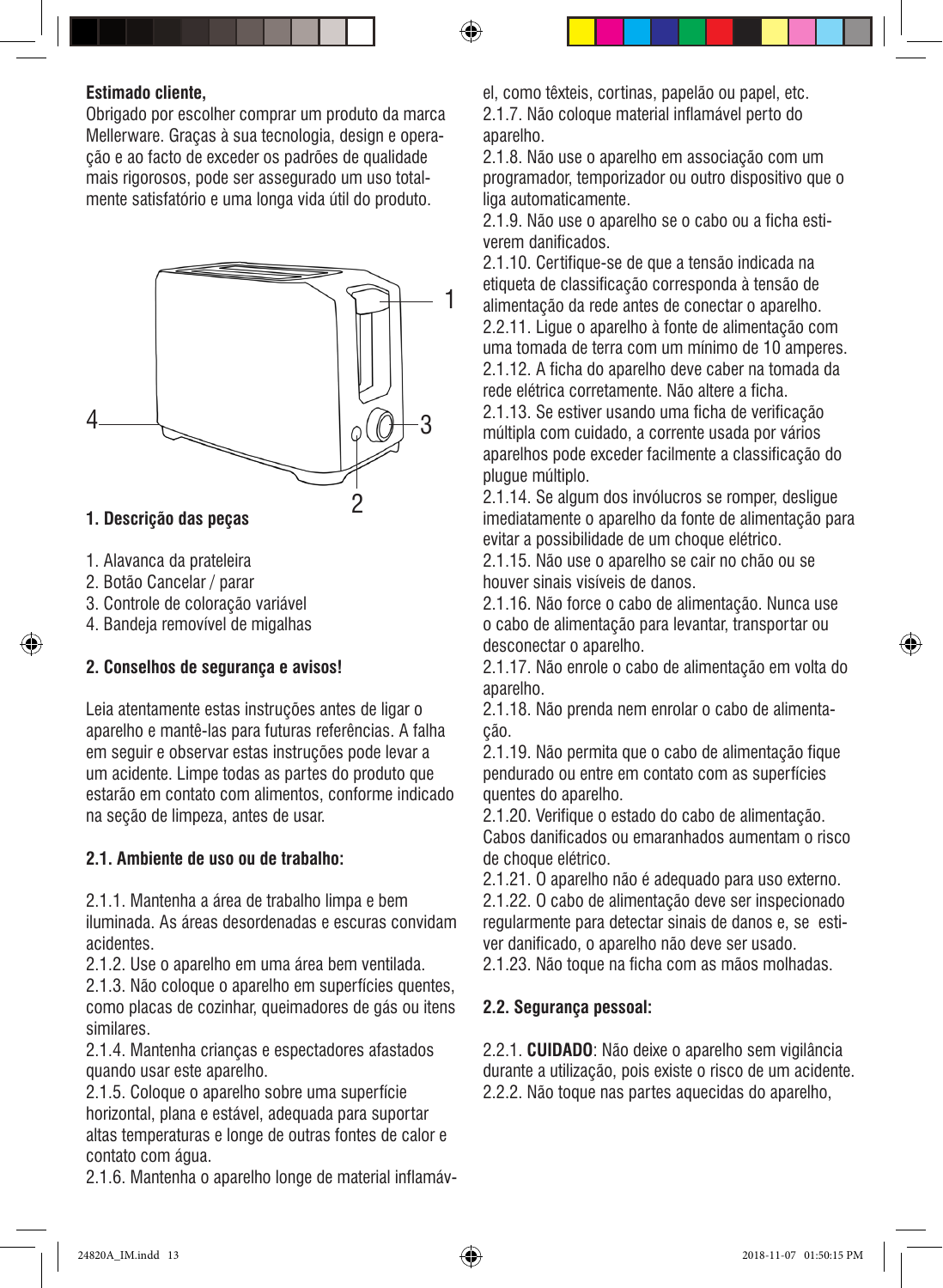pois pode causar queimaduras graves.

2.2.3. Este aparelho é apenas para uso doméstico, não para uso industrial ou profissional. Não se destina a ser usado por hóspedes em ambientes de hospitalidade, como cama e pequeno-almoço, hotéis, motéis e outros tipos de ambientes residenciais, mesmo em casas de fazenda, áreas de cozinha em escritórios, escritórios e outros ambientes de trabalho.

2.2.4. Este aparelho não está destinado a ser utilizado por pessoas (incluindo crianças) com capacidades físicas, sensoriais ou mentais reduzidas, ou falta de experiência e conhecimento, a menos que tenham sido supervisionadas ou instruídas sobre o uso do aparelho por uma pessoa responsável pela sua segurança. 2.2.5. Este aparelho não é um brinquedo. As crianças devem ser supervisionadas para garantir que não brincam com o aparelho.

#### **2.3. Uso e cuidado:**

2.3.1. Desligue completamente o cabo de alimentação do aparelho antes de cada uso.

2.3.2. Não use o aparelho se as peças ou acessórios não estiverem adequadamente instalados.

2.3.3. Não use o aparelho quando estiver vazio.

2.3.4. Não ligue o aparelho enquanto estiver em uso ou conectado à rede elétrica.

2.3.5. Não cubra a superfície de cozimento ou alimentos com papel alumínio e outros materiais similares.

2.3.6. Desconecte o aparelho da fonte de alimentação quando não estiver em uso e antes de realizar qualquer tarefa de limpeza.

2.3.7. Este aparelho deve ser armazenado fora do alcance das crianças.

2.3.8. Não guarde o aparelho se ainda estiver quente. 2.3.9. Nunca deixe o aparelho sem vigilância quando

estiver em uso e mantenha-se fora do alcance das crianças.

2.3.10. Se por algum motivo, o aparelho pegar fogo, desconecte o aparelho da fonte de alimentação e NÃO USE ÁGUA PARA APAGAR O INCÊNDIO.

#### **2.4. Serviço:**

2.4.1. Certifique-se de que o aparelho é servido apenas por um técnico devidamente qualificado e que apenas peças sobressalentes originais ou acessórios são usados para substituir peças / acessórios existentes. 2.4.2. Se o cabo de alimentação estiver danificado, o fabricante ou o seu agente de serviço ou uma pessoa qualificada de forma similar devem substituí-lo para evitar um perigo.

2.4.3. Qualquer uso indevido ou falha em seguir as instruções de uso torna a garantia e a responsabilidade do fabricante nula e sem efeito.

#### **3. Instruções de uso 3.1. Antes de usar:**

3.1.1. Remova a película protetora do aparelho (se aplicável).

3.1.2. Antes de usar o produto pela primeira vez, limpe as peças que entrarão em contato com alimentos da maneira descrita na seção de limpeza.

3.2. Uso e cuidado:

3.2.1. Retire o cabo de alimentação completamente antes de conectá-lo.

3.2.2. Coloque o aparelho em uma superfície plana, seca e estável.

3.2.3. Conecte o aparelho à fonte de alimentação.

3.2.4. Ajuste o botão de controle de coloração para a configuração desejada.

3.2.5. Coloque o pão suas nas ranhuras.

3.2.6. Pressione a alavanca da prateleira. Permanecerá até o pão ser torrado.

3.2.7. Se você desejar parar o processo, pressione o botão " Cancel". Isso expulsa automaticamente a fatia de pão e irá impedir que os elementos de aquecimento funcionem.

3.2.8. Se o pão ficar preso, desconecte o aparelho da fonte de alimentação, deixa-o esfriar e remova o pão. Nunca use utensílios metálicos para remover o pão.

#### **3.3 Depois de terminar o uso do aparelho:**

3.3.1. Deixe o aparelho esfriar.

3.3.2. Desconecte o aparelho da fonte de alimentação. 3.3.3. Limpe o aparelho conforme descrito na seção de limpeza.

#### **4. Limpeza**

4.1. Desconecte o aparelho da fonte de alimentação e deixe esfriar completamente antes de realizar qualquer tarefa de limpeza.

4.2. Limpe a bandeja de migalhas removíveis com um pano húmido e seco.

4.3. Limpe as partes externas do aparelho com um pano húmido com algumas gotas de líquido de lavagem e depois seque-o. **CUIDADO**! Não mergulhe peças elétricas do aparelho em nenhum líquido.

4.4. Não use solventes, nem produtos com um pH ácido ou de base, como alvejantes ou produtos abrasivos, para limpar o aparelho.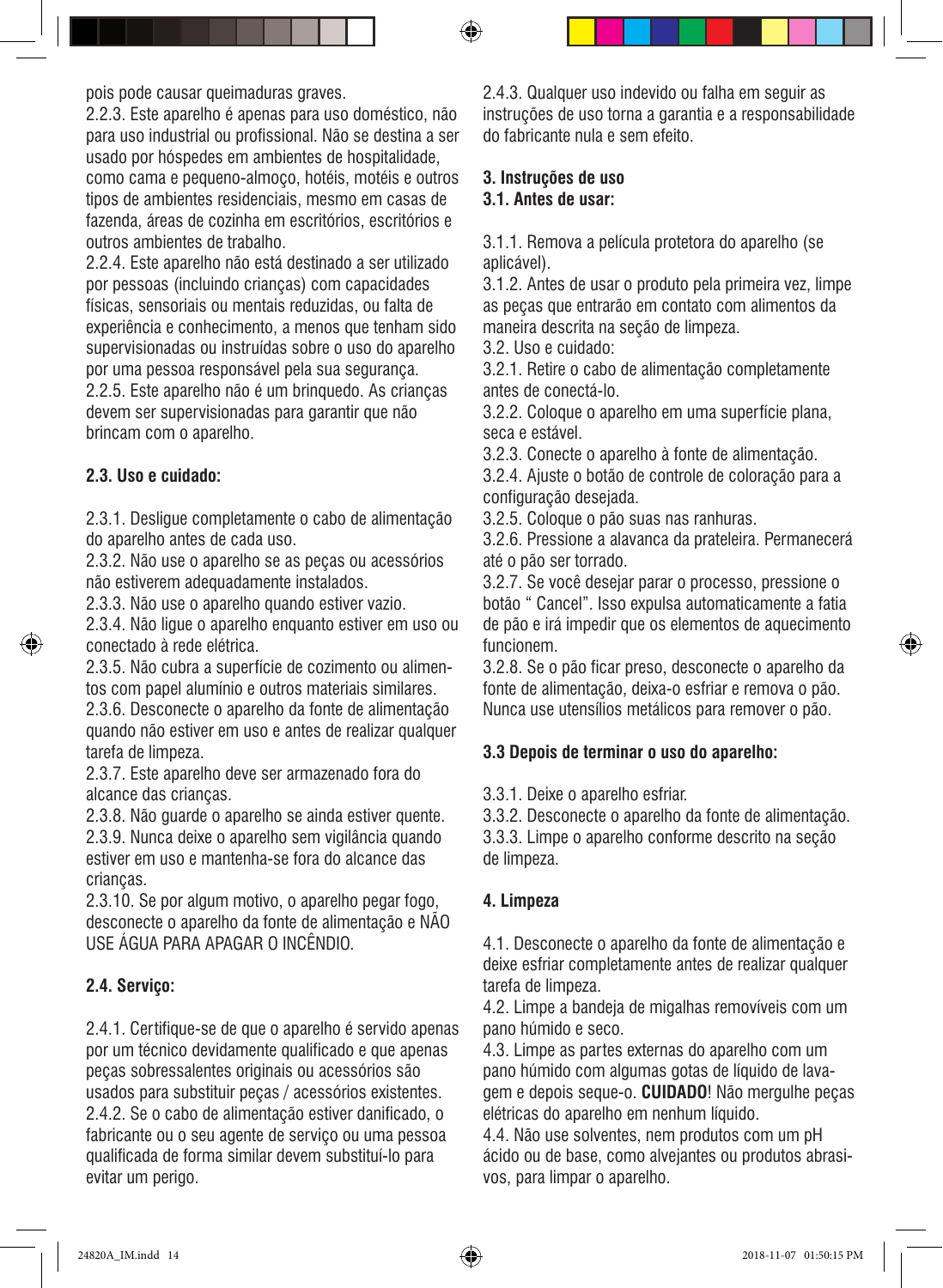4.5. Nunca submergir o aparelho em água ou qualquer outro líquido ou colocá-lo sob água corrente.

 $\bigcirc$ 

#### **5. Anomalias e reparos**

5.1. Leve o aparelho a um centro de assistência autorizado caso o produto esteja danificado ou surjam outros problemas.

5.2. Se a conexão à rede elétrica tiver sido danificada, ela deve ser substituída e você deve proceder como faria em caso de danos.

◈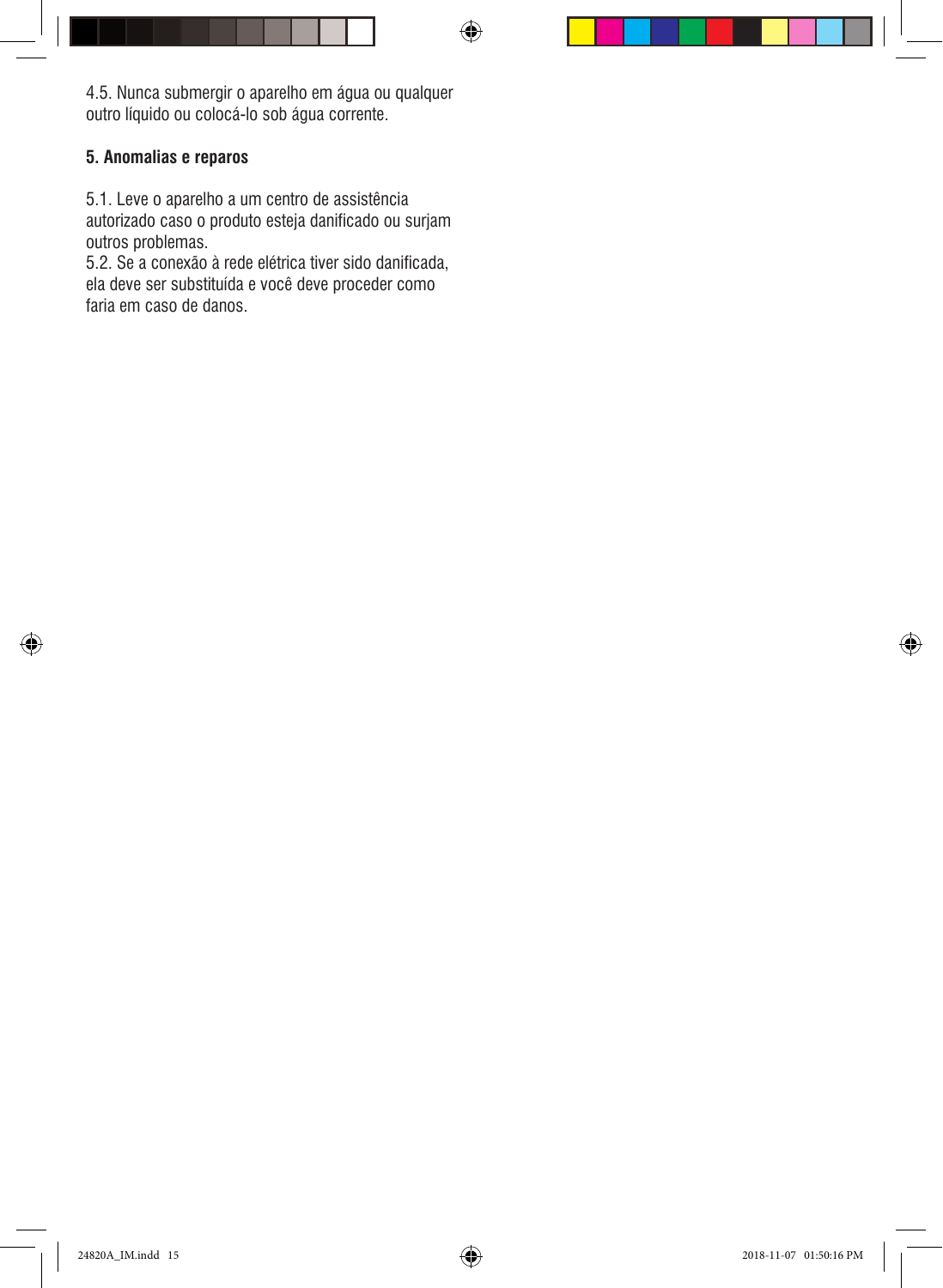# **Iellerware**

Thank you for purchasing a Mellerware product. Mellerware guarantees that your product has been thoroughly inspected and tested before being dispatched and is free from mechanical and electrical defects and complies with the applicable safety standards. With every Mellerware product purchased you get a 2 year warranty as detailed in the terms and conditions below.

#### **First Year – 1 Year Retail Warranty:**

Should defects due to faulty parts or workmanship develop, under normal use, within 12 months from the original purchase date, please return the product to the store from where it was purchased for repair free of charge. However, for the custormer's convenience we will replace products where the purchase price is equal to or less than R750 incl. VAT

#### **Second Year – 1 Year Extended Warranty**

Mellerware takes pride in their product quality and therefore offer an extended 12 month warranty over and above the 1 Year Retail Warranty. Should defects due to faulty material or workmanship develop, under normal domestic use, after the 12 month period and within 24 months from the original date of purchase, please return the product postage pre-paid to Mellerware for repair. Mellerware will repair the product free of charge and return it to you directly. Mellerware will replace a product with a similar product in the same or better condition, if the repair cannot be conducted for whatever reason.

NB: The 1 Year Extended Warranty is only valid for customers who have registered their warranty online at www. mellerware.co.za within the first year after making their purchase. See overleaf for details and instructions.

#### **Before returning your product, check the following:**

- • Your household mains supply socket is in good condition, working and switched on.
- The mains supply circuit is not overloaded (White trip switch on your DB board is off).
- • You have read the trouble shooting guide in your Instructions for Use.
- • All accessories and parts are present.

#### **The following conditions apply:**<br>1. Please ensure you retain your original

- Please ensure you retain your original receipt as this must be presented when making a claim under the terms of the warranty. It is impossible to determine the warranty period without your original proof of purchase, so please keep this in a safe place. (NB. Your warranty can be scanned onto the Mellerware web site for safe storage – see reverse side for details.)
- 2. If a refund or exchange is required the product must be complete with all accessories, parts and packaging. Missing parts will render the warranty void.
- 3. Upon receipt of your appliance, check it for any transport damage to ensure it is safe for use. Return it to the store as soon as possible for exchange if damaged. The warranty is void if products are damaged after use, so please do not use the damaged product.
- 4. Your product is designed for normal domestic

household use. Failure to read and comply with the instructions for use, cleaning and maintenance will render your warranty void, so please read these instructions carefully to ensure your safety, and to get the most effective use from the product. (e.g. not removing lime scale; water deposits; insect infestation, and/or burnt products)

**Register Online:** ww.mellerware.co.z

- 5. Any abuse, negligent, improper or accidental use or care will render the warranty void and Creative Housewares (Pty) Ltd will not be liable for any loss or damage.
- 6. Any attempted repair, or replacement of unauthorised parts will render the warranty void, so please contact an authorised service centre or service agent for any service or repair requirements.
- 7. NB: The warranty on replaced products will be from the original date of purchase and not from when the date replacement was made.
- 8. All repairs carry a 3 month warranty even if this falls outside of the 2 year warranty period.
- 9. Mellerware will attempt to conduct repairs within reasonable time in line with industry standards but cannot be held responsible or liable for any circumstances not under our control.
- 10. Terms and Conditions are subject to change without prior notice.

#### **Repairs Out of the Warranty Period**

If service or repair becomes necessary outside the warranty period, this service is still available however all transport/postage, spares and labour costs will be for the customers' account. All chargeable repairs will require the customers' written acceptance of the quote. Once the go-ahead has been received Mellerware will undertake to conduct the repair within a reasonable time and maintain the condition of the product as received. All repairs are warranteed for 3 months from the date of the repair.

For any service, enquiries and complaints please contact our Customer Care on 086 111 5006 or e-mail help**@** chwsa.co.za from 08h00 to 15h00 Monday to Friday excluding public holidays. Please also note that the company is normally closed for 2 weeks around Christmas and New Year.

Please send all products for repair postage pre-paid to one of the service centres listed on the back of this page.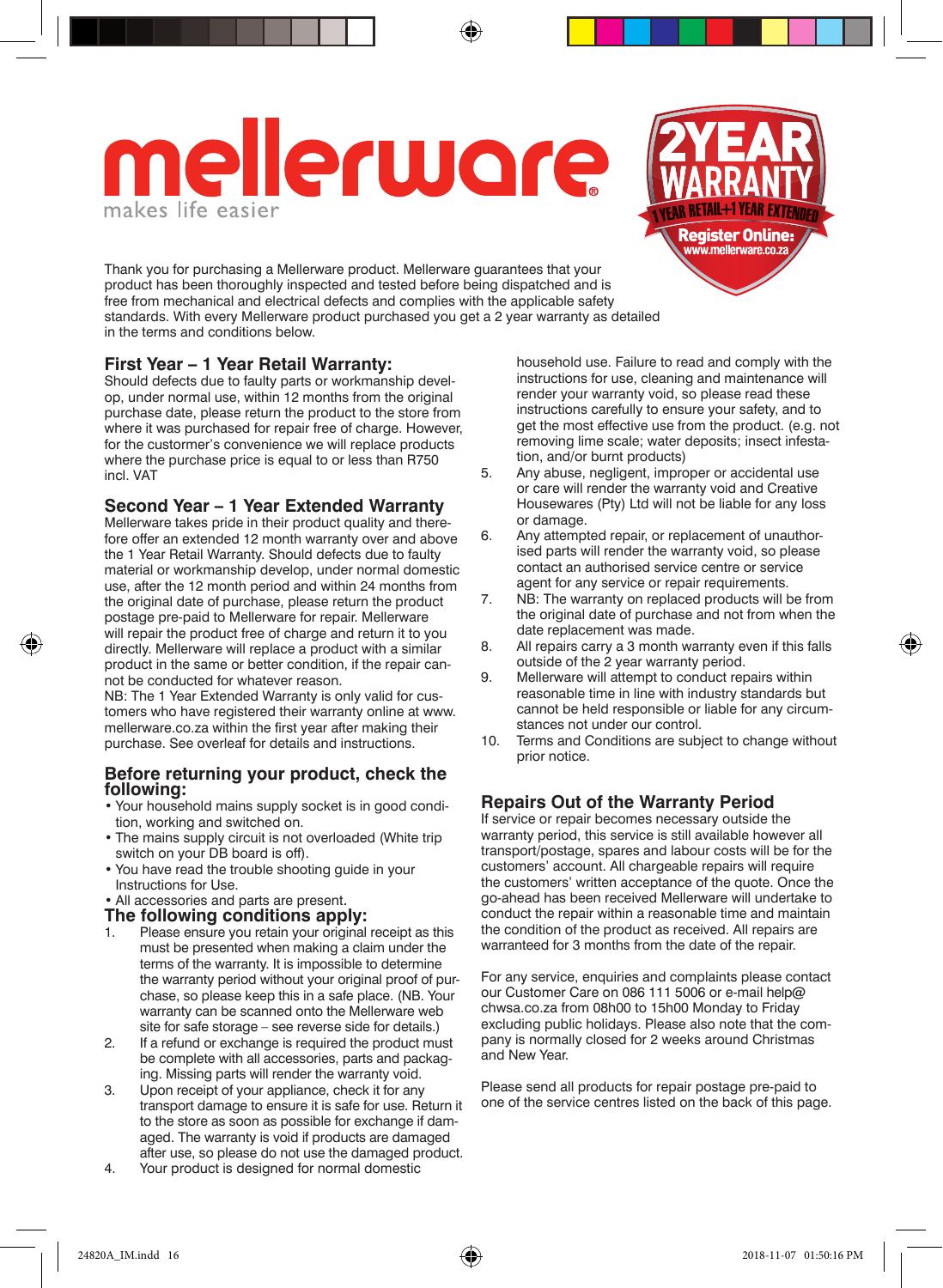## **ONLINE WARRANTY REGISTRATION**

#### **Why register your warranty?**

We at Mellerware pride ourselves on bringing premium quality appliances to market, and as a commitment to this level of quality we offer a 2 year warranty (1 Year Retail + 1 Year Extended) on all of our products. We often hear that our customers lose their receipts and can therefore no longer claim if they have a problem. To take advantage of the 1 Year Extended Warranty you will need to register your warranty online within the first year of purchase in order to make a valid claim. Now you can register your product, upload your warranty online, never have to worry about losing your receipt again and enjoy the benefit of your 2 year warranty.

⊕

#### **Added Benefits**

In addition to providing you with an online profile of your registered products we will also provide a host of value added benefits:

- Incentives and Competitions for registered users
- • New recipes or ideas for your products
- New product developments be the first to get the latest appliances
- Special offers on promotional items

### **How to Register your Online Warranty?**

#### **STEP1 Create your user profile:**

If you haven't done so already, simply visit www.mellerware.co.za, click on the "Product Registration" link and follow the easy instructions. You will receive a username and password once registered. This will give you access to your user profile.

#### **STEP2 Pick a registration method:**



- • Open your internet browser and visit www.mellerware.co.za
- Click on the "Registration" link and login using your user name and password.
- Click on "Register your products and upload receipts" and follow the easy instructions.
- Scan and upload your receipt



- Scan the QR code above or visit www.mellerware.co.za
- Click on the "Registration" link and login using your user name and password.
- Click on "Register your products and upload receipts" and follow the easy instructions.
- • Scan or take a photo and upload your receipt.





- Fax the following to 021 931 4058
- • First Name and Surname
- • Contact telephone and fax number.
- Product Model number and Type.
- Traceability Code (found on a label on the product)
- • A clear and legible copy of your receipt.

#### **Notes:**

◈

1. The online warranty system is a safe storage facility for your receipt.

2. You will be required to register on the Mellerware website. You will receive a username and password once registered. This will give you access to your profile.

3. From your profile you will be able to load products that you have purchased. In order to successfully register your warranty you will need to either scan and upload, or fax through your receipt to us.

4. All instructions on how to load your products are available

#### inside your profile.

5. Please note that you must check that your receipt has been uploaded correctly. Creative Housewares cannot be held responsible for faxes or files not received. 6. For assistance with registration please email: marketing**@** chwsa.co.za

**NB:** Your 1 year extended warranty is only valid if your product is registered online within the first year after purchasing your Mellerware product. Failure to register your product on-line within the first year will render the extended warranty as void.

#### creative housewares **National Service Centre: 086 111 5006 e-mail: help@chwsa.co.za www.creativehousewares.co.za**

#### **Cape Town**

20 Tekstiel Street, Parow, Cape Town, 7493, South Africa • PO. Box 6156 Parow East, 7501, South Africa Tel: +27 21 931 8117 Fax: +27 21 931 4058

**Durban**  35 Adrain Road, Windermere, Durban, South Africa, 4001 Tel: +27 31 303 3465 Fax: +27 31 303 8259

#### **Johannesburg**

Unit 25 & 26 San Croy Office Park Die Agora Road, Croydon, 1619 Tel:+27 11 392 5652 Fax:+27 11 392 1694

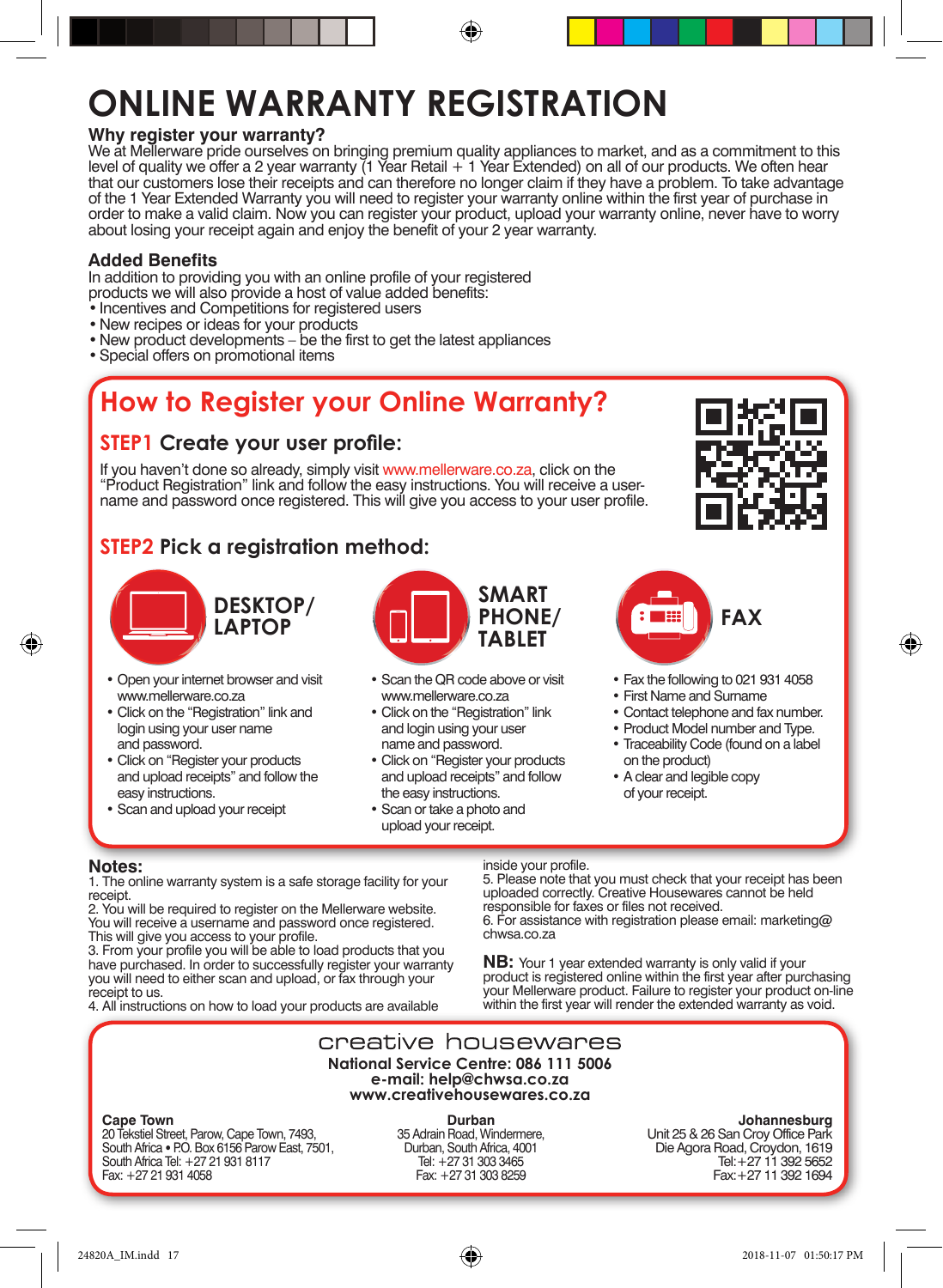## **lerware** makes life easier

Dankie vir die aankoop van 'n Mellerware produk. Mellerware waarborg dat u produk deeglik geïnspekteer en getoets word voordat dit versend word en is vry van meganiese en elektriese gebreke en voldoen aan die toepaslike

veiligheidstandaarde. Met elke Mellerware produk wat gekoop word kry u 'n 2 jaar waarborg soos uiteengesit in die terme en voorwaardes hieronder.

#### **Eerste Jaar - 1 Jaar Kleinhandelswaarborg:**

Indien defekte as gevolg van foutiewe onderdele of vakmanskap binne 12 maande onder normale huishoudelike gebruik ontwikkel, binne die 12 maande vanaf die oorspronklike datum van aankoop, neem asseblief die produk na die winkel van waar dit gekoop is vir 'n terugbetaling of vervanging.

#### **Tweede Jaar - 1 Jaar Uitgebreide Waarborg**

Mellerware is trots op die kwaliteit van die produk en bied dus 'n uitgebreide 12 maande waarborg bo en behalwe die 1 Jaar kleinhandelswaarborg. Indien defekte as gevolg van foutiewe materiaal of vakmanskap ontwikkel, onder normale huishoudelike gebruik, na die 12 maande tydperk en binne 24 maande vanaf die oorspronklike datum van aankoop, stuur die produk terug met posgeld betaal na Mellerware vir herstel. Mellerware sal die produk gratis herstel en dit direk aan u terugstuur. Mellerware sal die produk vervang met 'n soortgelyke produk in dieselfde of beter toestand, as die herstel nie uitgevoer kan word vir watter rede ookal nie.

NB: Die 1 Jaar Uitgebreide waarborg is slegs geldig vir kliënte wat hul waarborg geregistreer het op ons webtuiste by www.mellerware.co.za binne die eerste jaar nadat hulle dit aangekoop het

Sien keersy vir besonderhede en instruksies.

#### **Voordat u die produk terug stuur, maak seker van die volgende:**

- • U huishoudelike geleidingsok is in 'n goeie toestand, werk en aangeskakel is,
- • Die geleidingsok is nie oorlaai nie (Wit uitskop skakelaar op u DB bord af is),
- • U het die moeilikheid steuringsgids gelees in u instruksies vir gebruik,
- • Alle bykomstighede en dele teenwoordig is.

#### **Die volgende voorwaardes geld:**

- 1. Maak seker dat jou oorspronklike kwitansie behoue is, dit moet aangebied word wanneer 'n eis gemaak word onder die voorwaardes van die waarborg. Dit is onmoontlik om die waarborg tydperk te bepaal sonder die bewys van aankoop, so hou dit asseblief in 'n veilige plek. (NB. Jou oorspronklike waarborg kan opgeskandeer word na die Mellerware webtuiste vir veilige bewaring - sien keersy vir meer inligting.)
- 2. Indien 'n terugbetaling of omruiling van die produk nodig is moet die produk volledig wees met al die bykomstighede, onderdele en verpakking. Toebehore wat weg is sal die waarborg nietig maak.
- 3. Met ontvangs van u toestel, gaan dit na vir enige vervoer skade om te verseker dat dit veilig is vir gebruik. Stuur dit

**Register Online:** www.mellerware.co.za so gou as moontlik terug na die winkel om die beskadigde toestel te vervang. Die waarborg is nietig indien

- die beskadigde produk gebruik word na die tyd, so moet asseblief nie die beskadigde produk gebruik nie. 4. U produk is ontwerp vir normale huishoudelike
- gebruik. Deur te versuim om die instruksies te lees en te voldoen aan die terme van gebruik, die skoonmaak en instandhouding van die produk maak u waarborg ongeldig, so lees asseblief hierdie instruksies versigtig om u veiligheid te verseker, en om die beste uit die gebruik van die produk te kry. (bv nie die verwydering van kalk skaal; water neerslag; insek besmetting, en / of verbrande produkte)
- 5. Enige misbruik, nalatige, onbehoorlike of toevallige beskadiging of sorg van die produk word die waarborg nietig en Creative Housewears (Pty) Ltd, sal nie aanspreeklik wees vir enige verlies of skade nie.
- 6. Enige poging tot herstel, of vervanging met ongemagtigde onderdele sal die waarborg nietig maak, so kontak 'n gemagtigde dienssentrum of diensagent vir enige diens of herstelwerk.
- 7. NB: Die waarborg op die vervangingsproduk sal by die oorspronklike datum van aankoop bly en nie van die datum wanneer dit vervang is nie.
- 8. Alle herstelwerk dra 'n 3 maande waarborg selfs al val dit buite die 2-jaar waarborg tydperk.
- 9. Mellerware sal probeer om die herstelwerk te doen binne 'n redelike tyd in lyn met die industrie standaarde, maar kan nie verantwoordelik gehou word of aanspreeklik wees vir enige omstandighede nie onder ons beheer nie.

#### **Herstelwerk buite die waarborg tydperk**

As diens of herstelwerk benodig word buite die waarborg tydperk, is hierdie diens steeds beskikbaar, maar is alle vervoer / posgeld, onderdele en arbeidskoste op die kliënte se onkoste. Alle betaalbare herstelwerk sal skriftelike aanvaarding van die kwotasie vereis van die kliënt. Sodra Mellerware die groen lig ontvang sal ons onderneem om die herstel binne 'n redelike tyd en in dieselfde toestand te hou as wat die produk ontvang is. Alle herstelwerk is gewaarborg vir 3 maande vanaf die datum van die herstel.

Vir enige diens, navrae en klagtes kontak ons kliënte diens op 086 111 5006 of e-pos help**@**chwsa.co.za vanaf 08h00 tot 15h00, Maandag tot Vrydag, openbare vakansiedae uitgesluit. Let asseblief ook daarop

dat die maatskappy gewoonlik gesluit is vir 2 weke gedurende Kersfees en Nuwejaar.

Stuur asseblief alle produkte vir herstel met posgeld vooruit betaal aan een van die dienssentrums wat op die agterkant van hierdie bladsy verskyn.



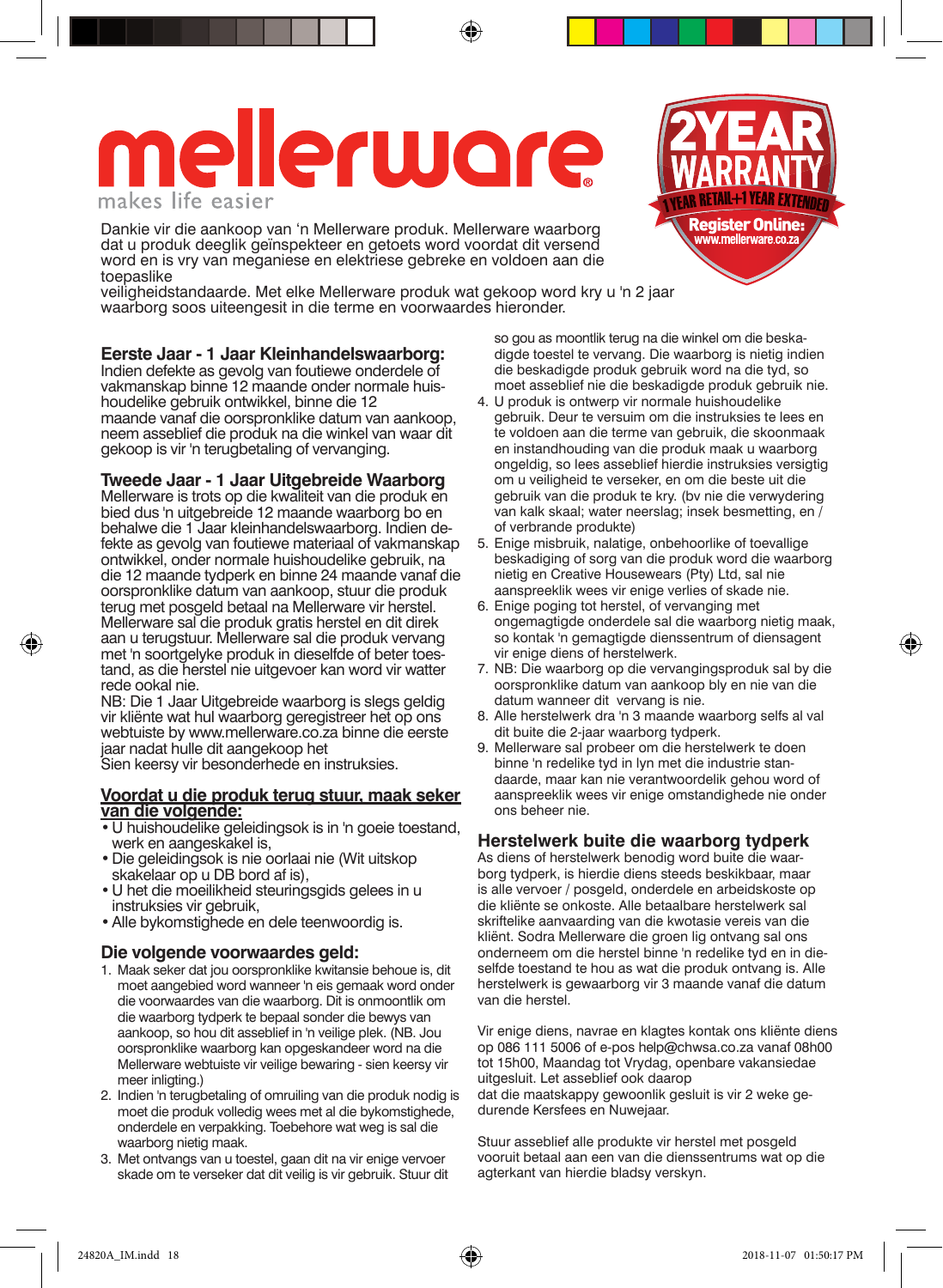## **AANLYN WAARBORG REGISTRASIE**

#### **Hoekom moet u die waarborg moet registreer?**

Ons by Mellerware is trots om premium gehalte toestelle op die mark te bring, en as 'n verbintenis tot die vlak van gehalte bied ons 'n 2 jaar waarborg (1 Jaar Kleinhandel + 1 Jaar Uitgebreide) op al ons produkte. Ons hoor dikwels dat ons kliënte hul kwitansies verloor en kan dus nie meer eis as hulle 'n probleem het nie. Om voordeel te trek van die 1 Jaar Uitgebreide waarborg sal u nodig hê om u waarborg aanlyn te registreer binne die eerste jaar van aankoop om 'n geldige eis te maak. Nou kan u die produk aanlyn registreer, laai u waarborg en hoef u nooit te bekommer dat u die kwitansie sal verloor nie en die voordeel van u 2-jaar waarborg geniet.

⊕

#### **Bygevoegde Voordele**

Bykomend tot die verskaffing van 'n aanlyn profiel van u geregistreerde produkte bied ons ook vele ander toegevoegde waarde voordele:

- aansporings en kompetisies vir geregistreerde gebruikers
- nuwe resepte of idees vir u produkte
- • nuwe produk ontwikkelings die eerste wees om die nuutste toestelle te kry
- spesiale aanbiedings op promosie-items

## **Hoe om u Aanlyn Waarborg te Registreer?**

#### **STAP 1 Skep u gebruikersprofiel:**

As u dit nie reeds gedoen het nie, besoek www.mellerware.co.za, kliek op die "Product Registration" skakel en volg die maklike instruksies. U sal 'n gebruikersnaam en wagwoord ontvang sodra u geregistreer het. Dit sal u toegang tot u profiel gee.

#### **STAP 2 Kies 'n registrasie metode:**



◈

**REKENAAR/ SKOOTREK-ENAAR**

• Maak u internet snuffelgids oop en besoek

www.mellerware.co.za

- • Klik op die "Registrasie" skakel en teken in met u gebruikersnaam en wagwoord.
- • Klik op "Register your products" en laai kwitansies en volg die maklike instruksies.
- Skandeer en laai u strokie



- • Skandeer die QR-kode bo of besoek www.mellerware.co.za
- • Klik op die "Registration" skakel en teken aan met u verbruikersnaam en wagwoord.
- • Klik op "Register your products" en laai u kwitansie en volg die maklike instruksies.
- • Skandeer of neem 'n foto en laai u strokie.





• Faks die volgende na 021 931 4058

◈

- • Naam en Van
- • Kontak telefoon en faksnommer.
- Produk model nommer en tipe.
- • Traceability Code (wat op die
- • Waarborgkaart of op 'n etiket op die produk gevind kan word)
- • 'n Duidelike en leesbare afskrif van u ontvangs.

**Notas:**

1. Die aanlyn waarborg stelsel is 'n veilige stoor fasiliteit vir u strokies.<br>2. U sal gevra word om op die Mellerware webtuiste te regis-

2. U sal gevra word om op die Mellerware webtuiste te regis- treer. U sal 'n gebruikersnaam en wagwoord ontvang. Dit sal u toegang gee tot u profiel.

3. Van u profiel u sal in staat wees om produkte te laai wat u gekoop het. Om u waarborg suksesvol te registreer sal u nodig hê om of te skandeer en oplaai, of faks u strokie deur na ons. 4. Alle instruksies oor hoe om u produkte te laai is beskikbaar binne in u profiel.

5. Let daarop dat u moet seker maak dat u kwitansie korrek op-

gelaai is. Creative Housewares kan nie verantwoordelik gehou word vir fakse of lêers nie ontvang nie.

6. Vir hulp met registrasie e-pos asseblief: marketing**@**chwsa. co.za

**NB:** U 1 jaar verlengde waarborg is slegs geldig indien u produk aanlyn geregistreer is binne die eerste jaar na die aankoop van u Mellerware produk. Indien u produk nie aanlyn geregistreer word binne die eerste jaar nie sal dit die verlengde waarborg nietig maak.

#### creative housewares **National Service Centre: 086 111 5006 e-mail: help@chwsa.co.zawww.cre- ativehousewares.co.za**

#### **Cape Town**

20 Tekstiel Street, Parow, Cape Town, 7493, South Africa • P.O. Box 6156 Parow East, 7501, South Africa Tel: +27 21 931 8117 Fax: +27 21 931 4058

**Durban**  35 Adrian Road, Windermere, Durban, South Africa, 4001 Tel: +27 31 303 3465 Fax: +27 31 303 8259

#### **Johannesburg**

Unit 25 & 26 San Croy Office park Die Agora Road, Croydon, 1619 Tel: +27 11 392 5652 Fax: +27 11 392 1694